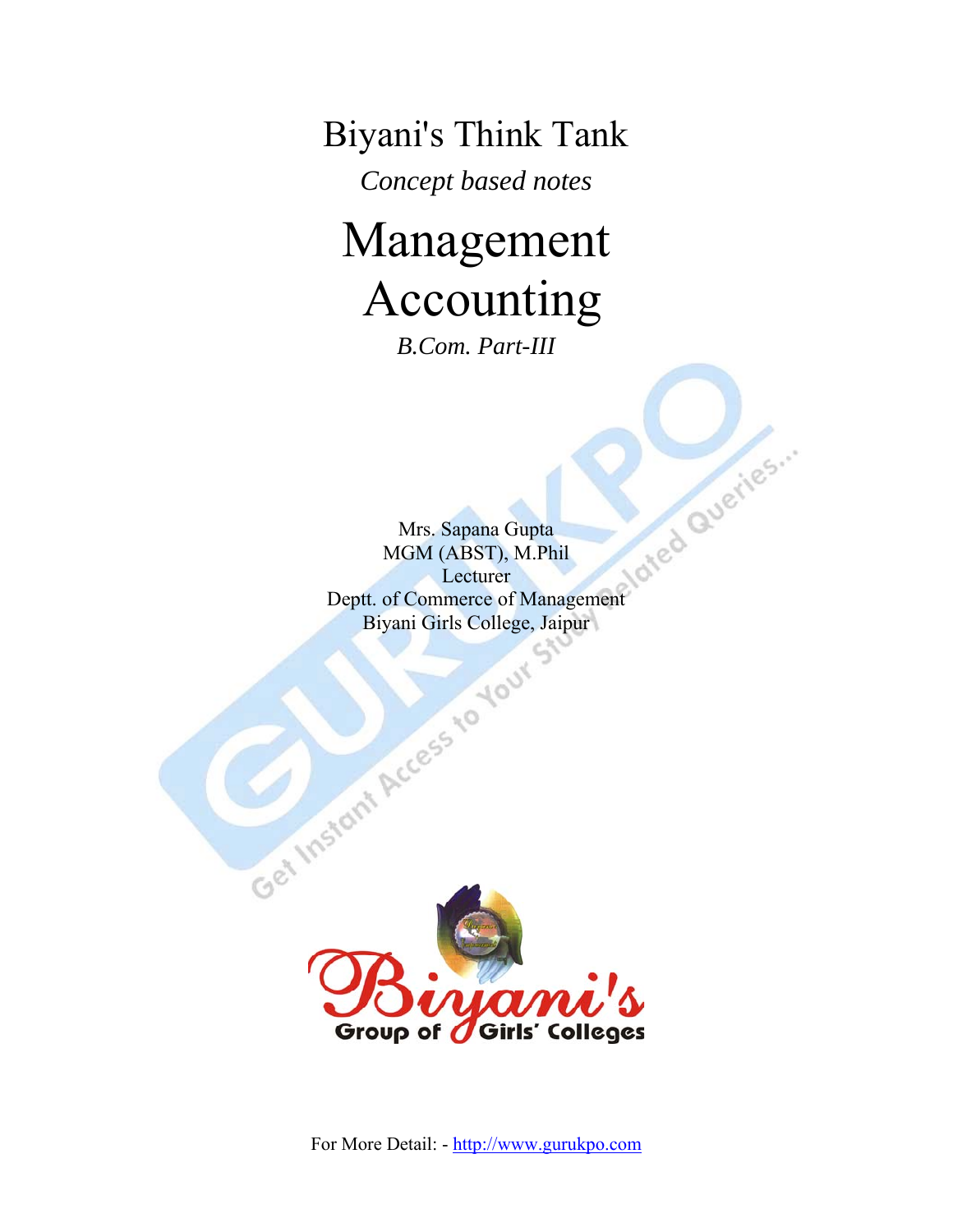*Published by :*  **Think Tanks Biyani Group of Colleges** 

*Concept & Copyright :*  ©**Biyani Shikshan Samiti**  Sector-3, Vidhyadhar Nagar, Jaipur-302 023 (Rajasthan) Ph : 0141-2338371, 2338591-95 • Fax : 0141-2338007<br>
E-mail : acad@biyanicolleges.org<br>
Website :www.gurukpo.com; www.biyanicolleges.org<br>
First Edition: 2009<br>
Second Edition: 2010<br>
First Lexikon: 2010 E-mail : acad@biyanicolleges.org Website :www.gurukpo.com; www.biyanicolleges.org

**First Edition: 2009 Second Edition: 2010** 

> While every effort is taken to avoid errors or omissions in this Publication, any mistake or omission that may have crept in is not intentional. It may be taken note of that neither the publisher nor the author will be responsible for any damage or loss of any kind arising to anyone in any manner on account of such errors and omissions.

*Leaser Type Setted by :*  **Biyani College Printing Department**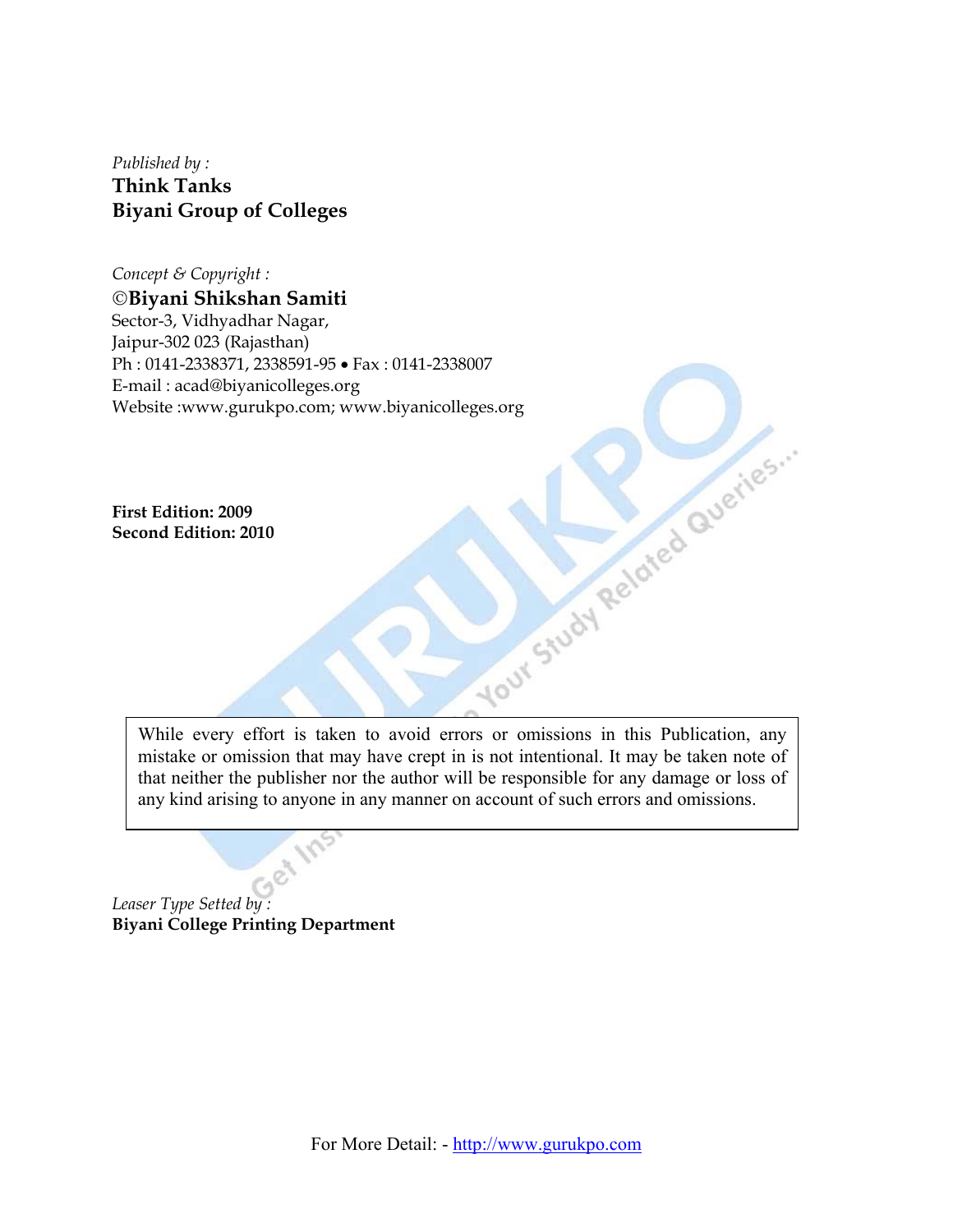

am glad to present this book, especially designed to serve the needs of the students. The book has been written keeping in mind the general weakness in understanding the If am glad to present this book, especially designed to serve the needs of the students.<br>The book has been written keeping in mind the general weakness in understanding the fundamental concepts of the topics. The book is s "Teach Yourself" style. It is based on question-answer pattern. The language of book is quite easy and understandable based on scientific approach.

I any further improvement in the contents of the book by making corrections, omission and inclusion in keen to be achieved based on suggestions from the readers for which the author shall be obliged.

I acknowledge special thanks to Mr. Rajeev Biyani, Chairman & Dr. Sanjay Biyani, Director (Acad.), Biyani's Group of Colleges, who are the backbones and main concept provider and also have been constant source of motivation throughout this endeavour. I also extend my thanks to M/s. Hastilipi, Omprakash Agarwal/Sunil Kumar Jain, Jaipur, who played an active role in coordinating the various stages of this endeavour and spearheaded the publishing work.

I also want to thank Ms. Shivani Singh and Ms. Swati Singh for her support and guidance during my writing work.

I look forward to receiving valuable suggestions from professors of various educational institutions, other faculty members and students for improvement of the quality of the book. The reader may feel free to send in their comments and suggestions to the under mentioned address.<br>Authority

**Author**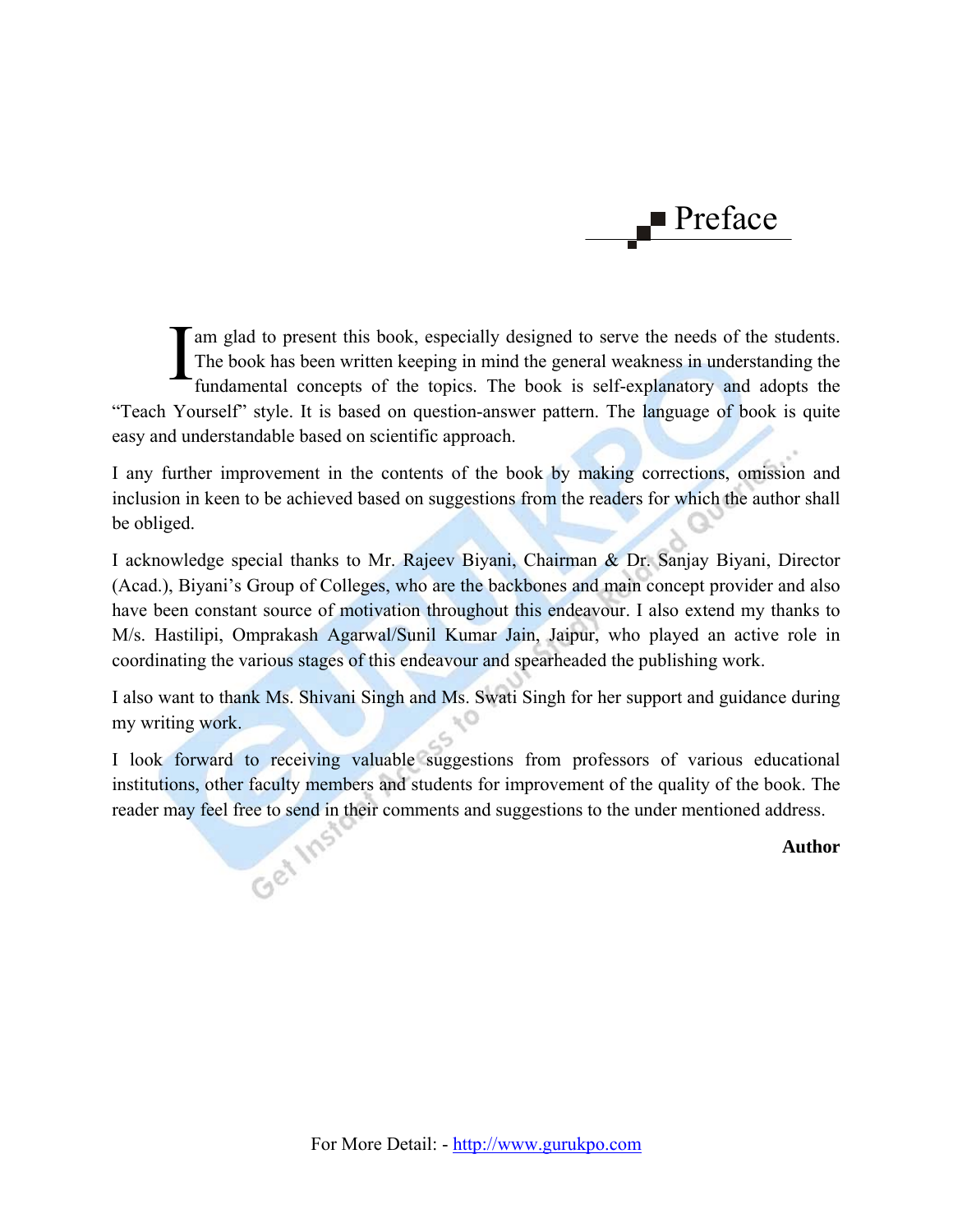#### **Paper-II (I): MANAGEMENT ACCOUNTING**

#### **Min. Pass Marks 36 3 hrs. Duration Max. Marks 100**

#### *Section-A*

- 1. Introduction: Meaning of management accounting, conventions of management accounting, organization of management accounting, functions, responsibilities and qualities of a management accountant, management accounting Vs. traditional accounting, limitations of management accounting.
- 2. Capital structure: determinants of capital structure, optimum capital structure. Basic theory capital structure.
- 3. Operating and financial leverage.
- 4. Working capital: concept, factors affecting working capital requirements, ascertainment of working capital requirements. Salient features of Tandon Committee and Chore<br>committee reports. committee reports.

#### *Section-B*

- 5. Financial Analysis: Meaning, nature and importance of financial statements, techniques of financial analysis comparative statements, common size statements, trend analysis,<br>limitation of financial statement analysis.<br>Elementary Ratio Analysis.<br>Cash flow and fund flow Analysis. limitation of financial statement analysis.
- 6. Elementary Ratio Analysis.
- 7. Cash flow and fund flow Analysis.

#### *Section-C*

- 8. Cost of capital.
- 9. Capital expenditure decisions. Pay-back period, return on investment, discounted cash flow.
- 10. Responsibility accounting.
- 11. Reporting of Management.
- 12. Activity Based Costing.

**Note:** The candidate shell be permitted to use battery operated pocket calculator that should not have more than 12 digits, 6 functions and 2 memories and should be noiseless and cordless.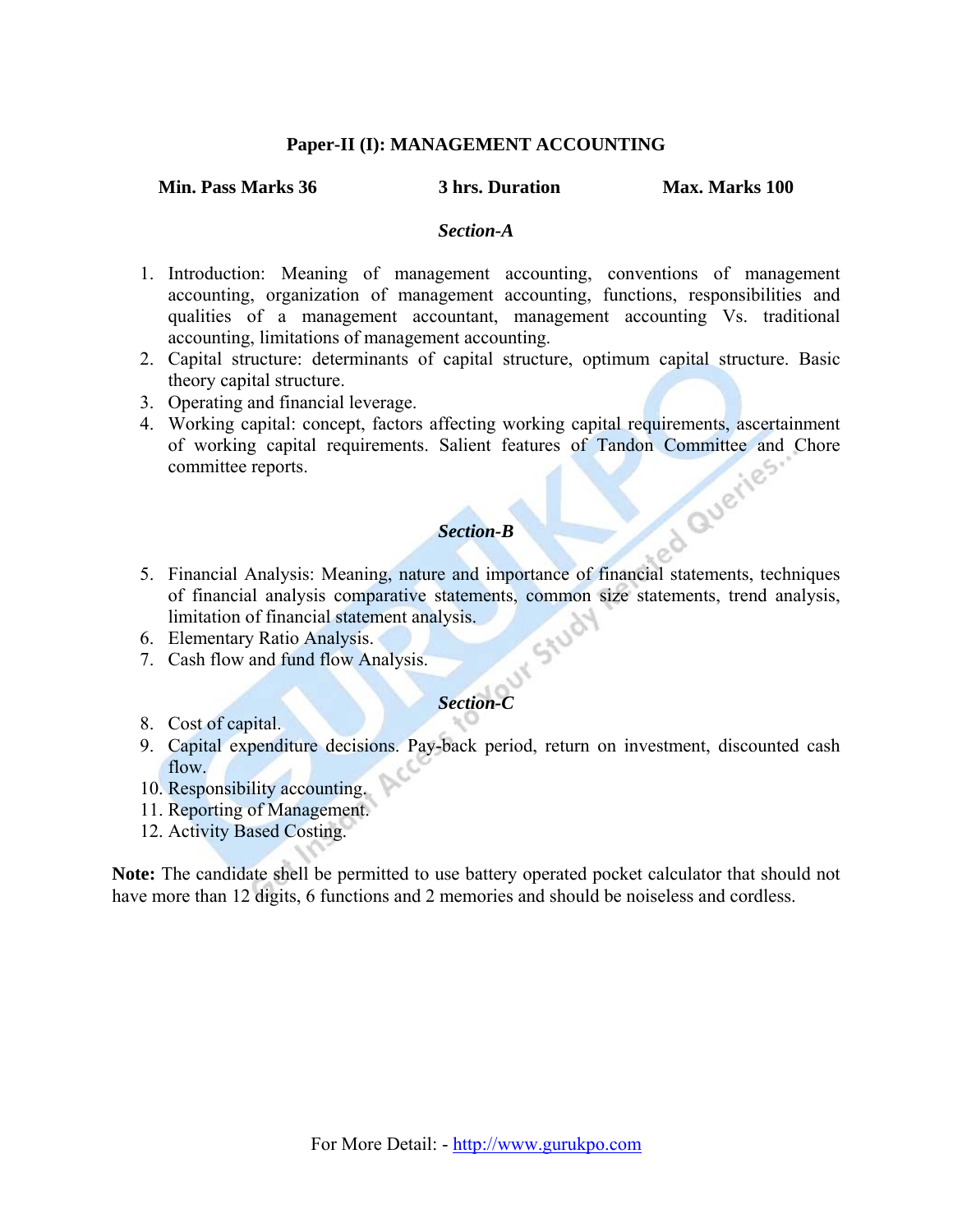## **Table of Contents**

| 1.  | Introduction.                                              |
|-----|------------------------------------------------------------|
| 2.  | Capital Structure.                                         |
| 3.  | Theories of Capital Structure.                             |
| 4.  | Operating and financial Leverage.                          |
| 5.  | Management of Working Capital.                             |
| 6.  | Financial Statements and Techniques of Financial Analysis. |
| 7.  | Ratio Analysis.                                            |
| 8.  | Funds Flow Analysis.                                       |
| 9.  | Cash Flow Analysis.                                        |
| 10. | Cost of capital.                                           |
| 11. | Capital Budgeting.                                         |
| 12. | Responsibility Accounting.                                 |
| 13. | Reporting to Management.                                   |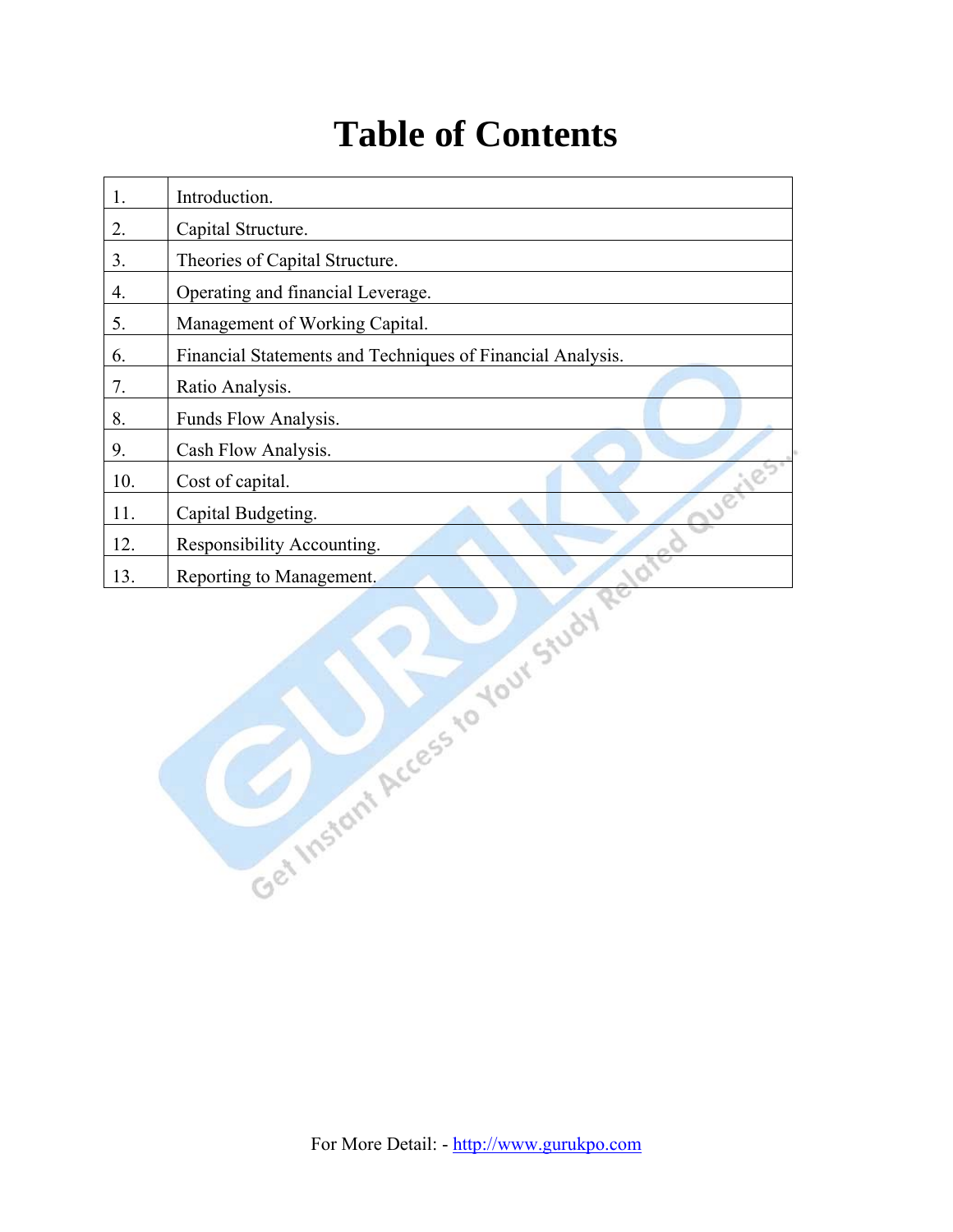## **Chapter-1 Management Accounting: An introduction**

- Q.1 Define 'Management Accounting'? State its main characteristics and objectives.
- Ans. Any form of accounting which enables a business to be conducted more efficiently can be regarded as management accounting?

 Accounting to T.G. Rose "Management accounting is the adaptation and analysis of accounting information, and its diagnosis and explanation in such a way as to assist management.

#### Characteristics of Management Accounting:-

- 1. Management accounting enables future forecasting.
- 2. It is selective in nature.
- 3. Supplies Data, Not Decisions.
- 4. Integrated system.
- 5. It is a service functions which provides information to the management for formulating policies.

Queries...

- 6. Established financial accounting rules are not followed in Management Accounting.
- 7. Management Accounting emphasizes, specially, on cause and effect relationship.
- 8. Emphasis is placed on nature of Cost Elements.
- 9. Management accounting is a developing subject.
- 10. Potentiality of development as a profession.

#### Objectives of management Accounting

 The main objective of management accounting is to provide information for successfully carrying out the managerial duties. The objectives of management accounting are as under:-

- 1. To assist in Planning
- 2. Helps is organizing.
- 3. To assist in Interpreting Financial Information.
- 4. To assist in Controlling Performance.
- 5. To assist in Co-ordination.
- 6. Help in Motivating Employees.
- 7. Helps in analysis and interpreting the financial information.
- 8. To assist in decision making.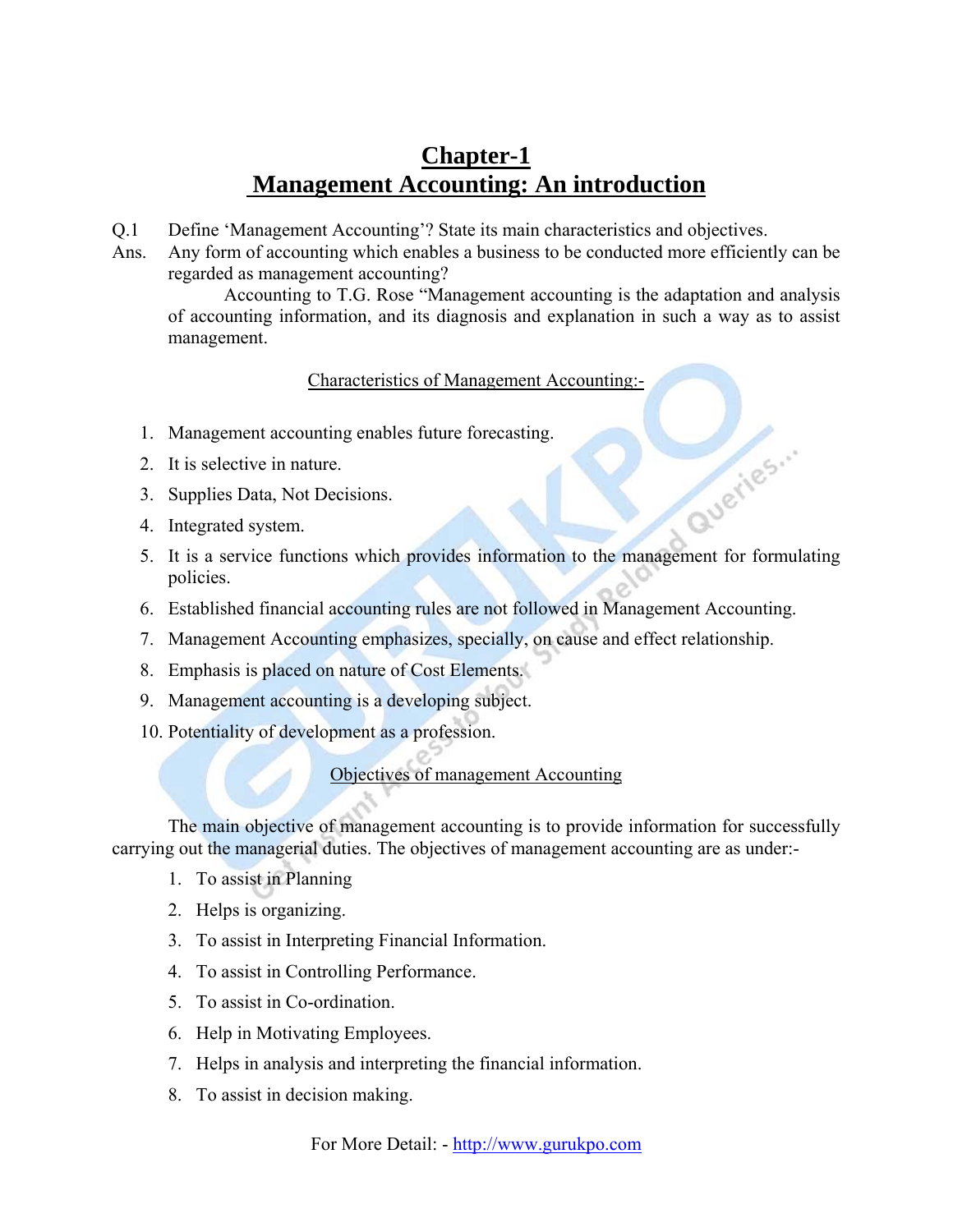- 9. Helpful in reporting.
- 10. Helpful in fixing responsibility.
- 11. To Assure Accountability.
- Q.2 What are the tools and techniques used in management Accounting?
- Ans. Following tools and techniques are used in management accounting:-
	- 1. Financial Planning
	- 2. Analysis of financial statement
	- 3. Historical Cost Accounting.
	- 4. Responsibility Accounting.
	- 5. Control Accounting
	- 6. Revaluation Accounting
	- 7. Decision Accounting
	- 8. Statistical Methods
	- 9. Management Information System
	- 10. Mathematical Techniques
	- 11 Taxation
- Experience States of Management Information System<br>
10. Mathematical Techniques<br>
11. Taxation<br>
2.3 Describe in brief the functions of management accounting?
- Ans. Management Accounting helps the management is two ways:-
	- I. Providing necessary accounting information to management
	- II. Helps in various activities and tasks performed by the management.
	- I. Providing necessary accounting information to management:-
	- (a) Measuring:- For helping the management in measuring the work efficiency in different areas it is done on the past and present incidents with context to the future. In standard costing and budgetary any control, standard and actual performance is compared to find out efficiency.
	- (b) Recording:- In management accounting both the quantitative and qualitative types of data are included and this accounting is done on the basis of assumptions and even those items which cannot be expressed financially are included in management accounting.
	- (c) Analysis:- The work of management accounting is to collect and analyze the fact related to the managerial problems and then present them in clear and simple way.
	- (d) Reporting:- For the use of management various reports are prepared. Generally two types of reports are prepared:
		- a. Regular Reports
		- b. Special Reports.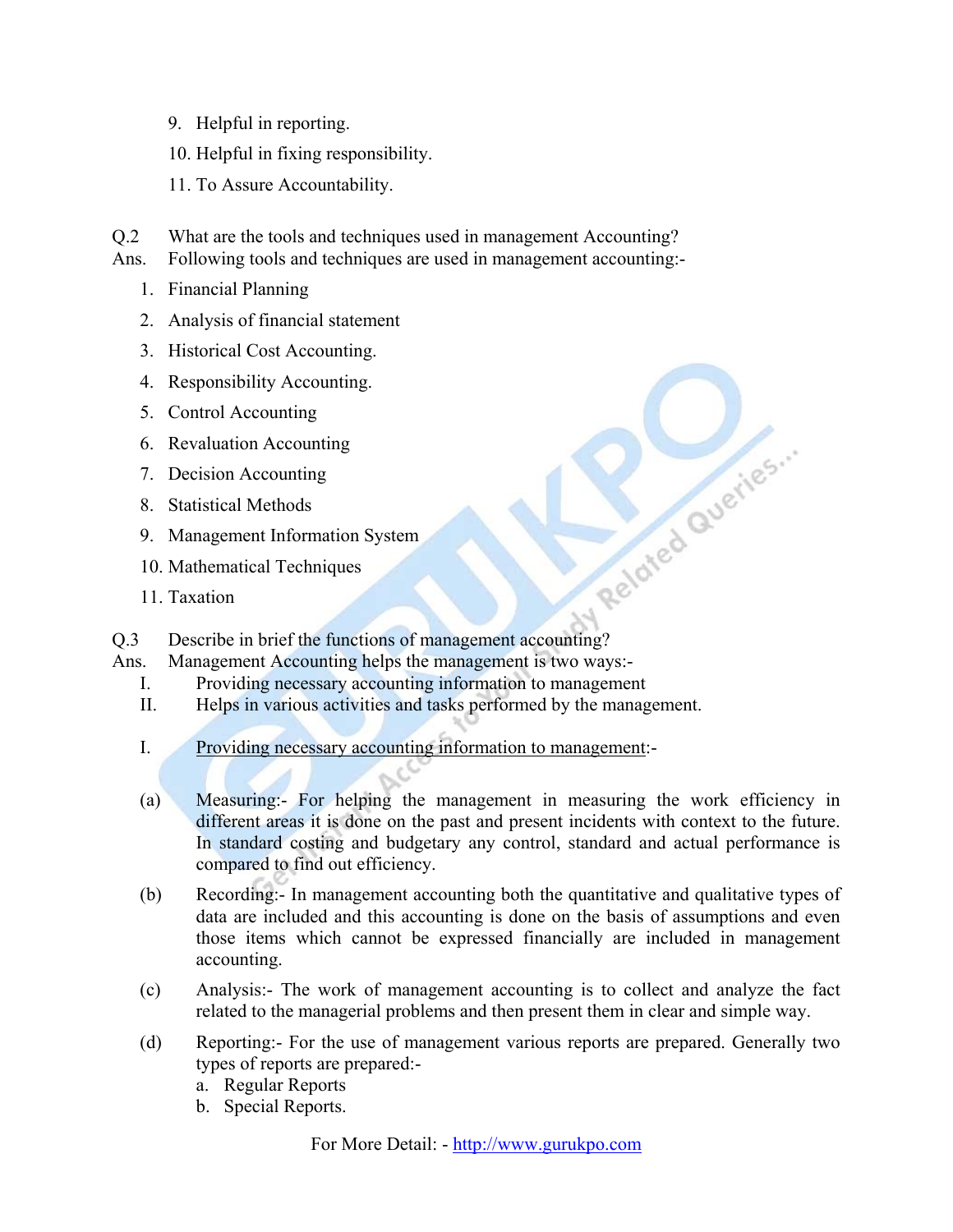#### II - **Helping in Managerial works and Activities:-**

 The main functions of management are planning, Organizing, staffing, directing and controlling. Management accounting provides information to the various levels of managers to fulfill the above mentioned responsibilities properly and effectively. It is helpful in various management functions as under:-

- (a) Planning:- Through management accounting forecasts regarding the sales, purchases, production etc. can be obtained, which helps in making justifiable plans. The tools of management accounting like standard costing, cost – volume – profit, analysis etc. are of great managerial costing, help in planning.
- (b) Organizing:- In management accounting whole organization is divided into various departments, on the basis of work or production, and then detailed information are prepared to simplify the thing. The budgetary control and establishing cost centre techniques of management accounting helps which result in efficient management.
- (c) Staffing:- Merit rating and job evaluation are two important functions to be performed for staffing. Generally only those employs are useful for the organization, whose value of work done by them is more then the value paid to them.

Thus by doing cost-benefit analysis management accounting is useful in staffing functions.

- (d) Directing:- For proper directing, the essentials are co-ordination, leadership, communications and motivation. In all these tasks management accounting is of great help. By analyzing the financial and non financial motivational factors, management accounting can be an asset to find out the best motivational factor.
- Q.4 Explain the scope of management accounting and discus how it serves the management needs?
- Ans. Scope of management accounting :- Management accounting has a vast area which includes financial accounting and extends to the functions of a system of cost accountancy, budgetary control and statistical methods. The scope of management accounting includes:-
- 1. The management accounting is likely to evaluate the variation by reasons and the accountability and to put forward suitable corrective measures.
- 2. Analyzing and interpreting accounting and other figures to craft it logically and usable to management.
- 3. Configuration, installation and operation of accounting cost accounting and information systems, as a result it has to utilize these systems to get together the altering needs the of the management functions.
- 4. Provide system and techniques to estimate the recital of the right managements in the beam of the objectives of the firm.
- 5. The management accounting presents the history the figures in such a way as to reproduce the trends of events to the management.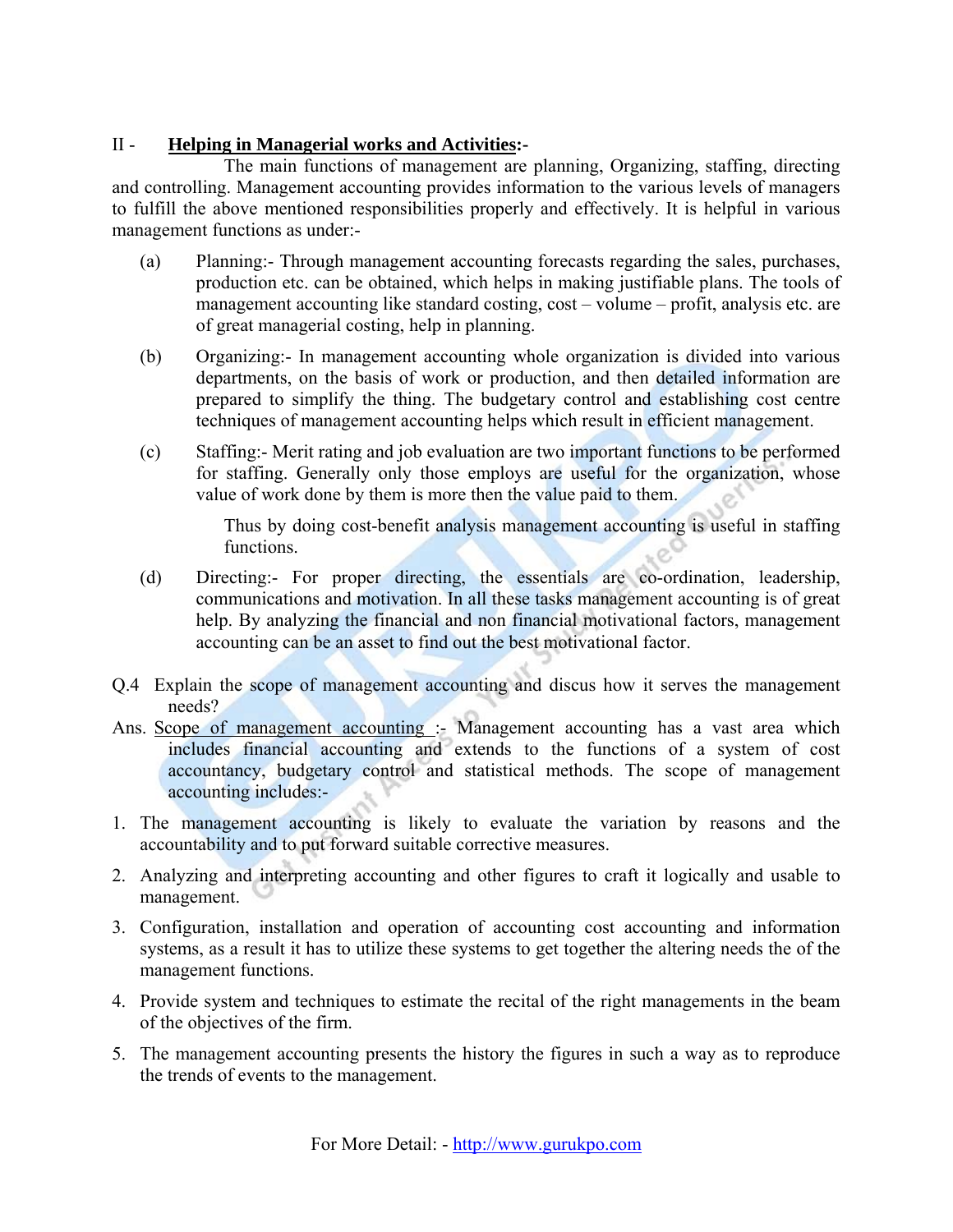- 6. Providing mean of communicating management plans to the various levels of the organization and assists the management in directing their activities
- 7. It is support management in decision making by:
	- a. Providing significant accounting data,
	- b. Analyzing the outcome of alternative proposals on the profits and the situation of the enterprise.

Serve Management Needs:- Management accounting's main function is to assist the management. It presents comprehensive accounting information to the management to the facilitate them to keep useful control over stores and stock, to increase efficiency of the organization and check wastage and losses. The various advantages resulting by the management from a high – quality system of accounting are as follows:-

- 1. Management accounting helps in organizational efficiency.
- 2. Management accounting check and remover wastages.
- 3. Management accounting formulates comparisons.
- 4. Helps in price fixing.
- 5. Management accounting helps in maximizing profitability.
- 6. Management accounting helps in maximizing profitability.<br>6. Management accounting protects against Seasonal fluctuations and trade Cycle.

 $O_{\mathcal{F}}$ 

- 7. Management accounting helps in growth of National Economy.
- 8. Management accounting helps in performance appraisal of business.<br>Give limitation of management Accounting?<br>8. The main limitations are as follows:-<br>1. It is based on the state of the state of the state of the state of

Q.5 Give limitation of management Accounting?

Ans. The main limitations are as follows:-

- 1. It is based on historical data.
- 2. Not an alternative to administration.
- 3. Lack of knowledge of Related Subjects.
- 4. Lack of continuity in efforts.
- 5. Effect of human factor.
- 6. Lack of Objectivity.
- 7. Costly installation.
- 8. Evolutionary stage.
- 9. Effect of time factor.
- 10. Psychological resistance.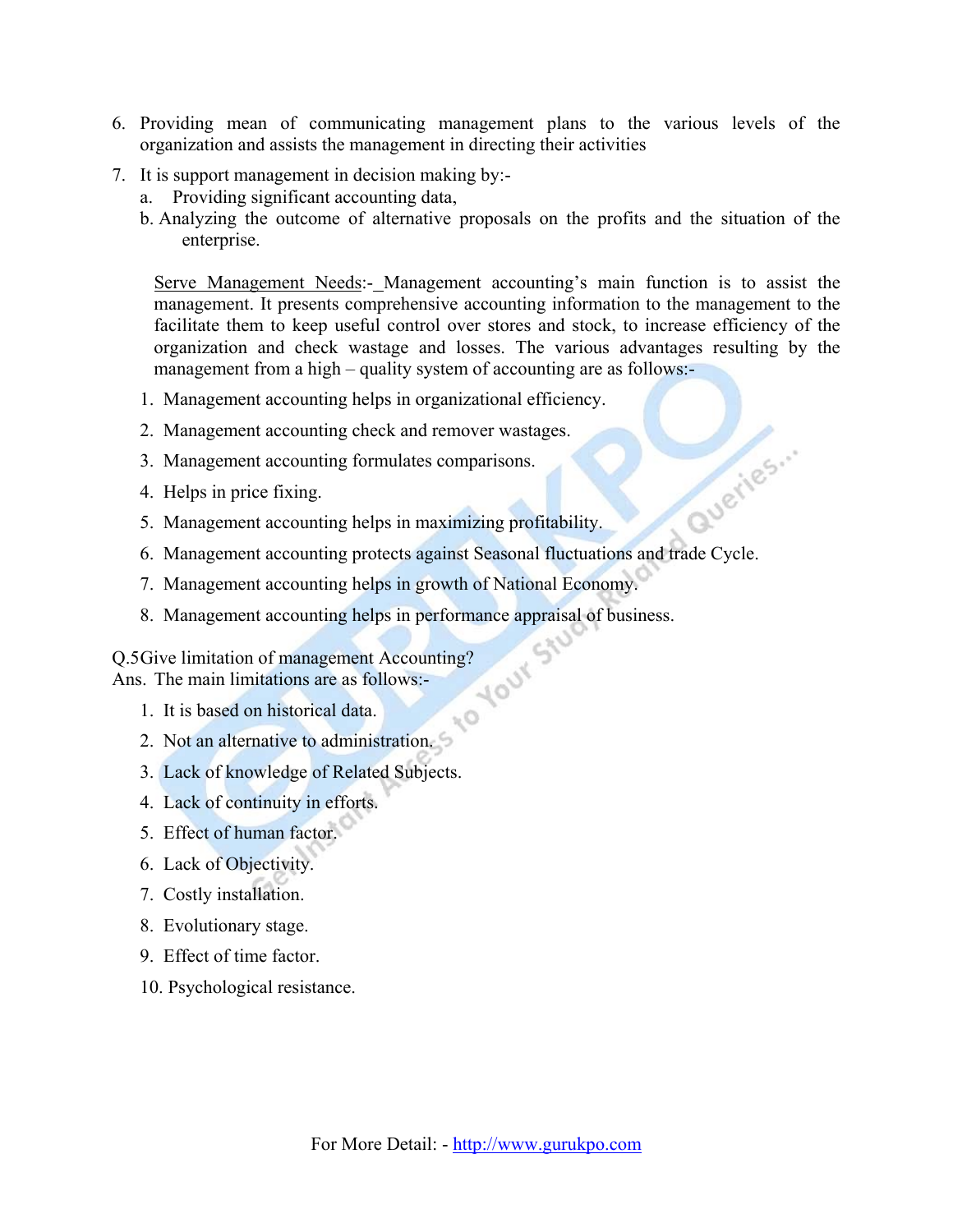## **Chapter 2 Capital Structure.**

#### **Q.1 What is meant by capital structure.**

Ans. Capital structure means the pattern of capital employed in the firm. It is a financial plan of the firm in which the various sources of capital are mixed in such proportions that those provide a distinct capital structure most suitable for the requirement of the firm.

 Capital structure represents the mutual proportion between long term sources of capital which includes equity shares, preference shares, reserve & surplus and long term debts.

According to Weston and Brigham:-

 "Capital structure is the permanent financing of the firm, represented by longterm debt, preferred stock and net-worth."

#### **Q.2 Define financial structure, Asset structure and capitalization?**

Ans. Financial structure:- refers to the way, the company's assets are financed. It is the entire left hand side of balance sheet which includes all the long term and short-term sources of capital.

 Asset Structure:- Asset structure refers to total assets and their components, It includes all types of assets of the company i.e. fixed assets and current assets.

 Capitalization:- Capitalization is a quantitative concept indicating the total amount of long-term finance required to carry on the business capitalization comprises a corporation's ownership capital and its borrowed capital, as represented by its long - Term indebtedness. 70

| <b>Financial Structure</b>  | Asset. Structure    | Capitalisation            |
|-----------------------------|---------------------|---------------------------|
| $\cdot$                     |                     |                           |
| <b>Equity Share Capital</b> | <b>Fixed Assets</b> | . Equity share<br>Capital |
| . Preference Share Capital  | . Current Assets    | Preference<br>Share       |
| . Debentures                |                     | Capital                   |
| . Current Liabilities       |                     | . Debentures              |

It can be presented by the following figure:-

#### **Q.3 What factors should be borne in mind in deciding a capital Structure?**

Ans. All the factors which affect its capital structure should be considered at the time of its formation. Generally factors affecting capital structure are divided in two categories, namely (A) Internal factors, and (B) External Factors.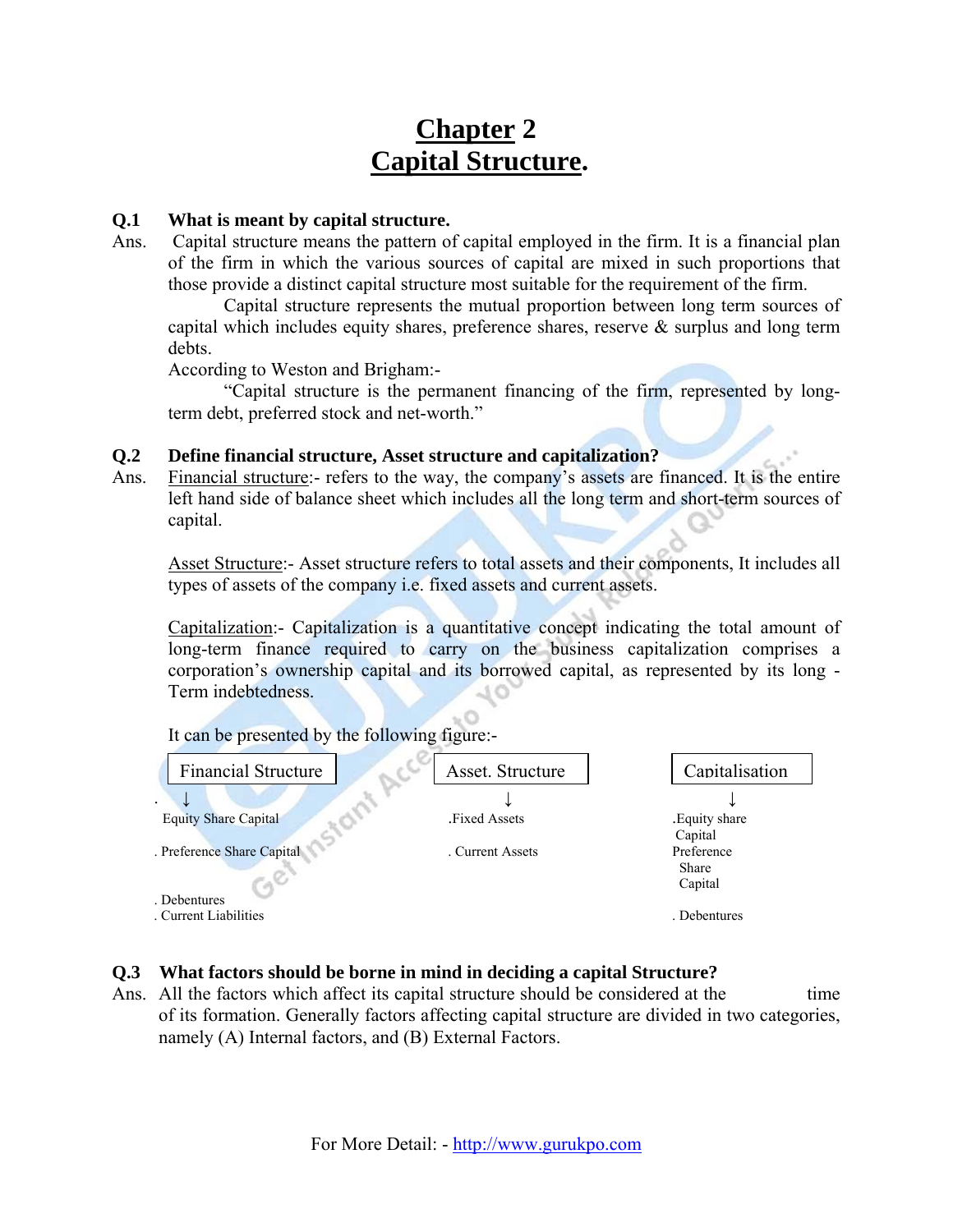Factors Affecting capital Structure



#### **Q.4 What is balanced or optimum capital structure? Give essential of Optimum Capital Structure.**

Ans. The optimal or the best capital structure implies the most economical and safe ratio between various types of securities. A capital structure of security mix that minimizes the firm's cost of capital and maximizes firms' value is called optimal capital structure.

#### Essentials of Optimum Capital Structure:-

- 1. Simplicity:- The capital structure should not complicated. Therefore, it is essential that in the beginning only equity shares or preference shares should be issued and afterwards debentures may be issued
- 2. Flexibility:- The capital structure should suit to the requirement of the firm in both shortterm and long-term.
- 3. Minimum Cost:- A sound capital structure must ensure the minimum cost of capital therefore, while determining the capital structure, such a mix of different securities should be selected in which the cost in minimum.
- 4. Minimum Risk:- The capital structure should be heart risky. Therefore, sound capital structure attempts at a perfect trade-off between return and risk.
- 5. Maximum Return:- The appropriate capital structure would be one that is most profitable to the company. It is possible when the cost of financing is minimum and the firm earns stables and adequate income regularly.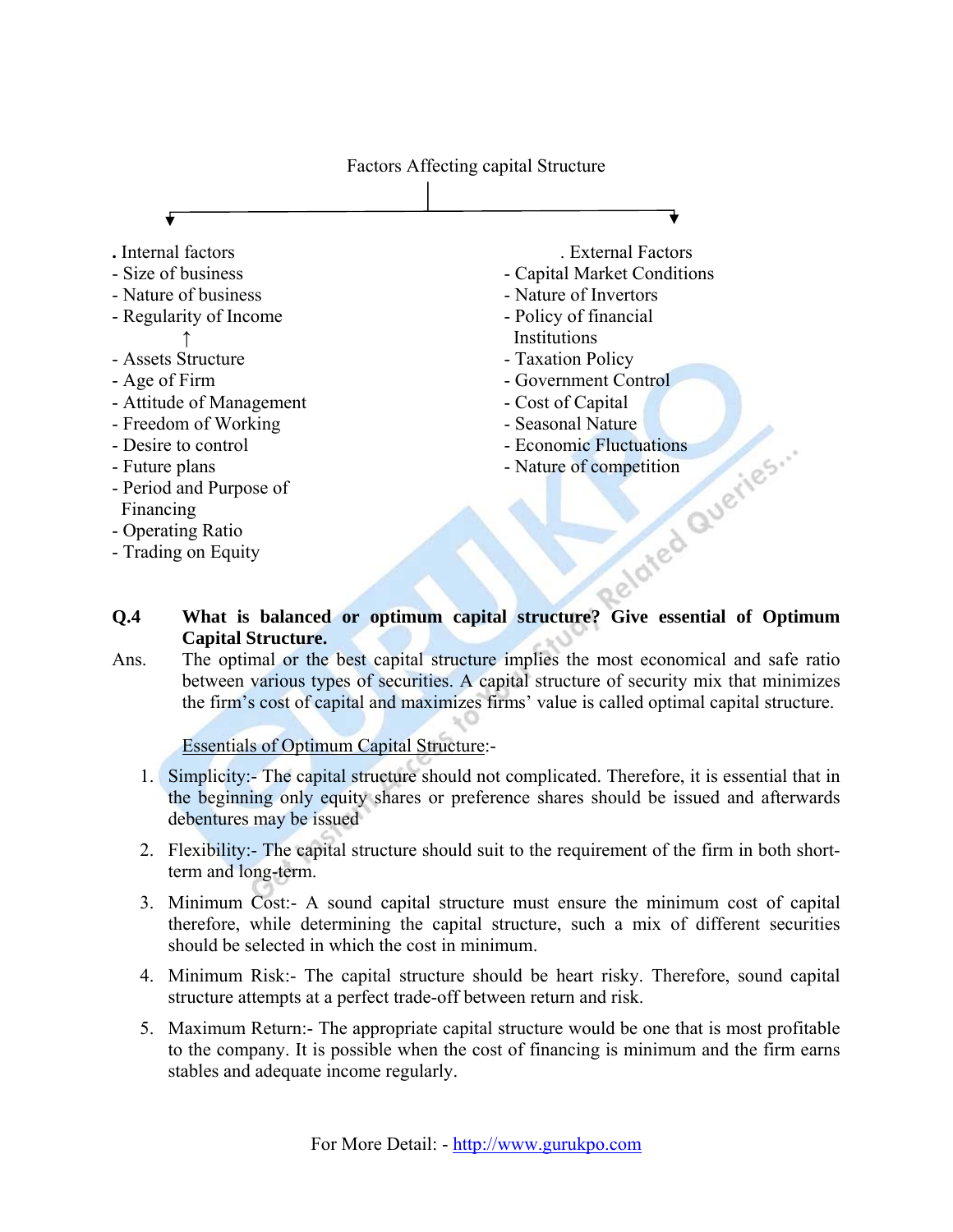- 6. Maximum Control:- The capital structure should be designed to preserve the control of the company's management in the hands of existing shareholders. Therefore, additional funds be raised through debentures and preference shares.
- 7. Safety:- Debt should be used to the extent that the burden of fixed charges does not create the danger of insolvency.
- 8. Full Utilization:- The amount of capital should be determined in such a way that neither there should be over capitalization or under capitalization.
- 9. Adequate Liquidity:- The capital structure should be determined in such a way the it may always provide adequate liquidity.
- 10. Alternative Rules:- The capital structure should be that which provides different sights to the securities holder such as return, voting power, redemption, transfer etc. are more and more attractive.
- 11. Fulfill Legal Requirements:- The capital structure should fulfill certain rules framed in companies and other acts regarding the ratios of various types of securities in the capital structure of business concerns.<br>What is meant by  $\sim$  1.15 structure of business concerns.

#### **Q.5 What is meant by point of indifference?**

Ans. Point of indifference is a level of earnings before interest and tax where earnings per share remain constant irrespective of the debt equity mix. The policy of trading on equity increases the earnings per shares but it is beneficial to a certain point after which it can proves to be disastrous. Hence till the rate of intent is lower than the return on assets, trading on equity is beneficial, but when both becomes equal which is called the point of indifference, more use of debt capital will be harmful.

 Thus with the help of EBIT-EPS analysis keeping in view the point of indifference an optimal capital structure can be determined.

 The point of indifference of EBIT can be ascertained by using the following algebraic formula:

 $(X-R_1)(1-T) - PD = (X-R_2)(1-T) - PD$ 

 $N_1$   $N_2$ 

Where,

 $X = EBIT$  at Indifference Point

- $R_1$  = Interest in option I
- $R_2$  = Interest in option II
- $T = Tax Rate$
- PD = Preference Dividend

 $N_1$  = No. of Equity Shares in Option I

 $N_2$  = No. of Equity Shares in Option II

#### **Q.6 Explain the principle of 'Trading on Equity'**

Discuss its utility to the management and point out its limitations.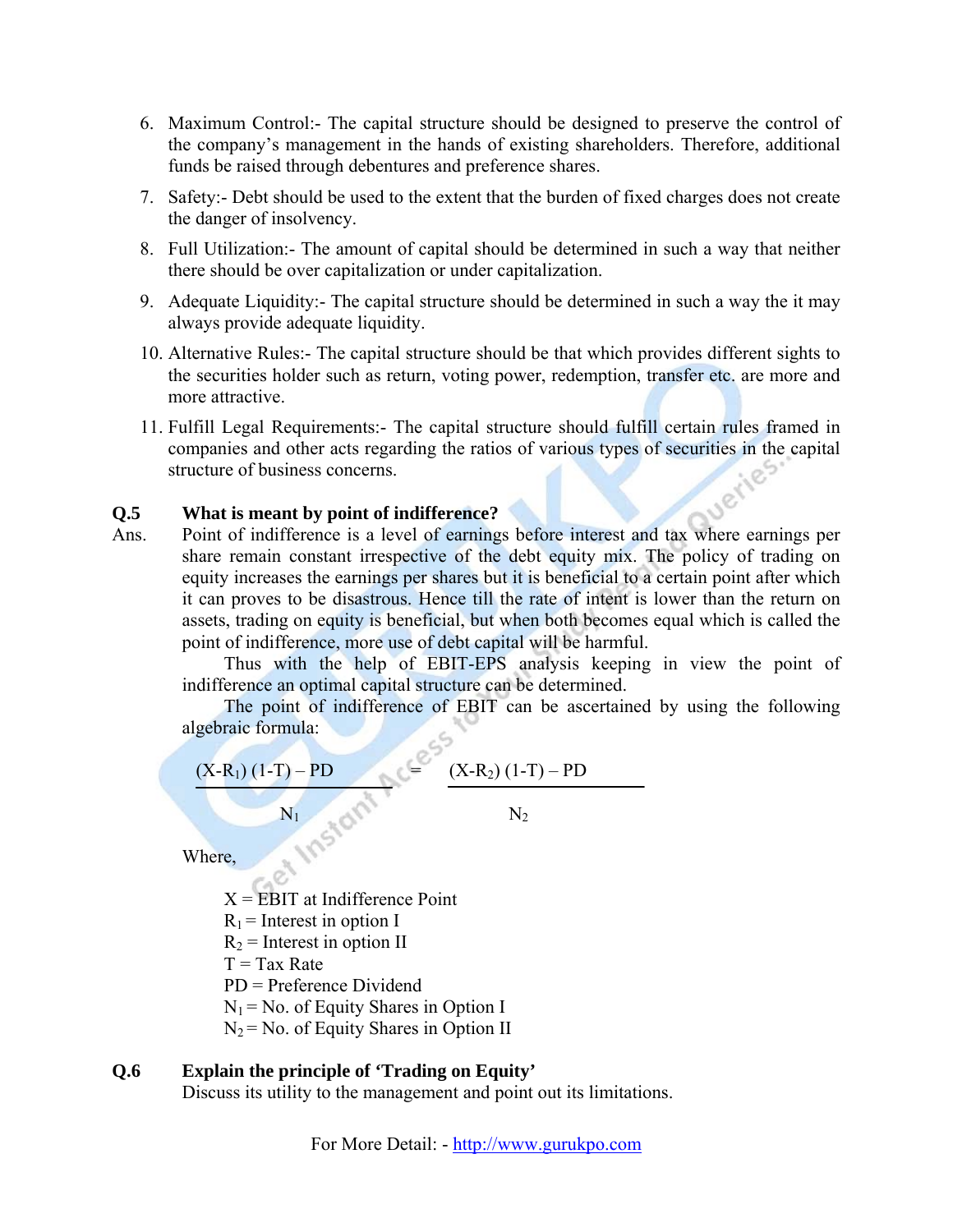Ans. Gestenberg defines trading on equity in these words: "When a person or corporation used borrowed capital as well as owned capital in the regular conduct of its business then it is said to be trading on equity."

 Trading on equity is an arrangement under which a company makes use of borrowed capital carrying a fixed rate of interest or dividend in such a way as to increase the return on equity shares. The policy of trading on equity can be adopted only when the management is confident that he will earn profits more than the interest to be paid on debt capital. In other words, trading on equity is advantageous then the rate of interest on debt is less than the average rate of return, otherwise not.

#### Utility of Trading on Equity:-

 The basic philosophy behind trading on Equity is to use debt capital to earn more than their cost and to raise the sate of return on equity share capital. This policy leads higher dividend rate for equity shares, improvement of the goodwill of the firm and increase in the market price of equity shares. All these factors make it easy to get more lean from market at a lower rate of interest.<br>Limitations of Trading on  $\mathbf{F}$ market at a lower rate of interest.

#### **Limitations of Trading on Equity:**

- 1. The firm should not follow the policy of trading on equity if there is no certainty and stability of income of the firm.
- 2. Increasing rate of interest of future loans as the risk of successive creditors increases due to prior lien of the existing creditors on the assets of the firm.
- 3. Sometimes the management, despite of strong financial position or the capacity to raise loans by issuing debentures at favorable terms, does not prefer the policy of trading on equity.
- 4. There is a limit of carrying on business with the use of borrowed funds. After that limit, there is a fear of over capitalization.
- 5. There are some legal and contractual difficulties without the fulfillment of those the management cannot follow the policy of trading on equity.
- 6. There are some other limitations like increasing burden of interest, interference of creditors in management and falling goodwill of the firm.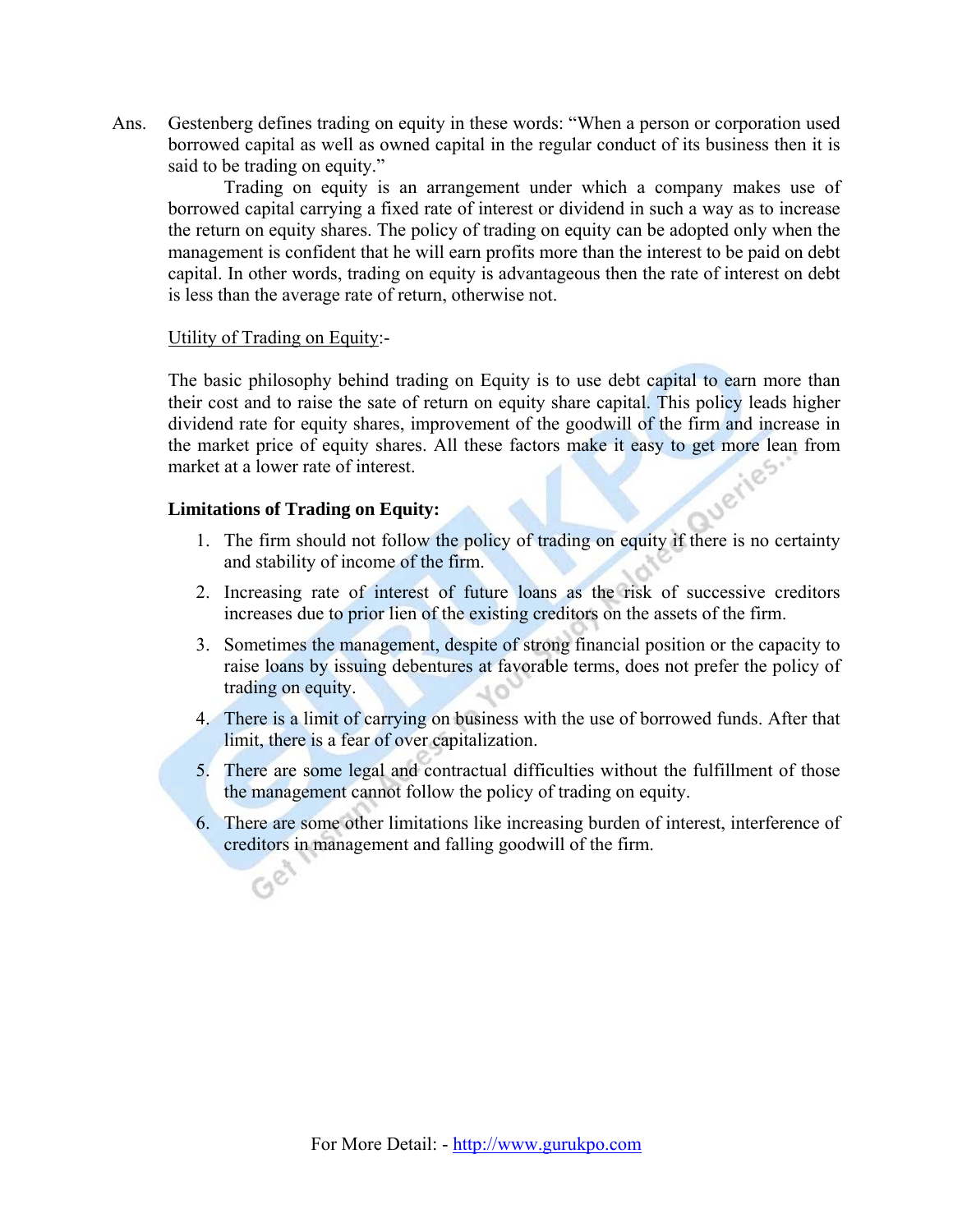## **Chapter 3 Theories of capital structure.**

#### **Q.1 Name the theories of capital structure?**

Ans. The theories of capital structure are as follows:-

- 1. Net Income theory.
- 2. Net Operating Income theory.
- 3. Traditional theory.
- 4. Modigliani Miller theory.

#### **Q.2 Explain the theories of capital structure in brief?**

Ans. Net Income (NI) theory:-

This theory was propounded by David Durand. According to this theory a firm can increase the value of the firm and reduce the overall cost of capital by increasing the proportion of debt in its capital structure to the maximum possible extent.

 As debt is cheaper source of finance, it results in a decrease in overall cost of capital leading to an increase in the value of the firm as well as market value of equity shares.<br>Assumptions:<br>1. The cost of debt is cheaper than the cost of shares.

Assumptions:

1.The cost of debt is cheaper than the cost of equity

- 2.Income tax has been igored
- 3.The cost of debt capital and cost of equity capital remains constant i.e. with the increase in debt capital the risk perception of creditors and equity investors does not change ]
- 4. Total value of firm  $=$  Market value of Equity  $+$  market value of debt.

Or 
$$
V = S + D
$$

2. Market Value of share (S);

 $S = F$  Or EBIT-I Ke Ke Ke

Where;

 $E =$  Earnings available for equity shareholders EBIT = Earnings before interest and Tax  $Ke = Cost of Equity Capital.$ 

3. The overall cost of capital or capitalization ratio:

$$
\dot{K}o = EBIT
$$

 $K_0$  = Overall cost of capital  $V =$ Value of the firm.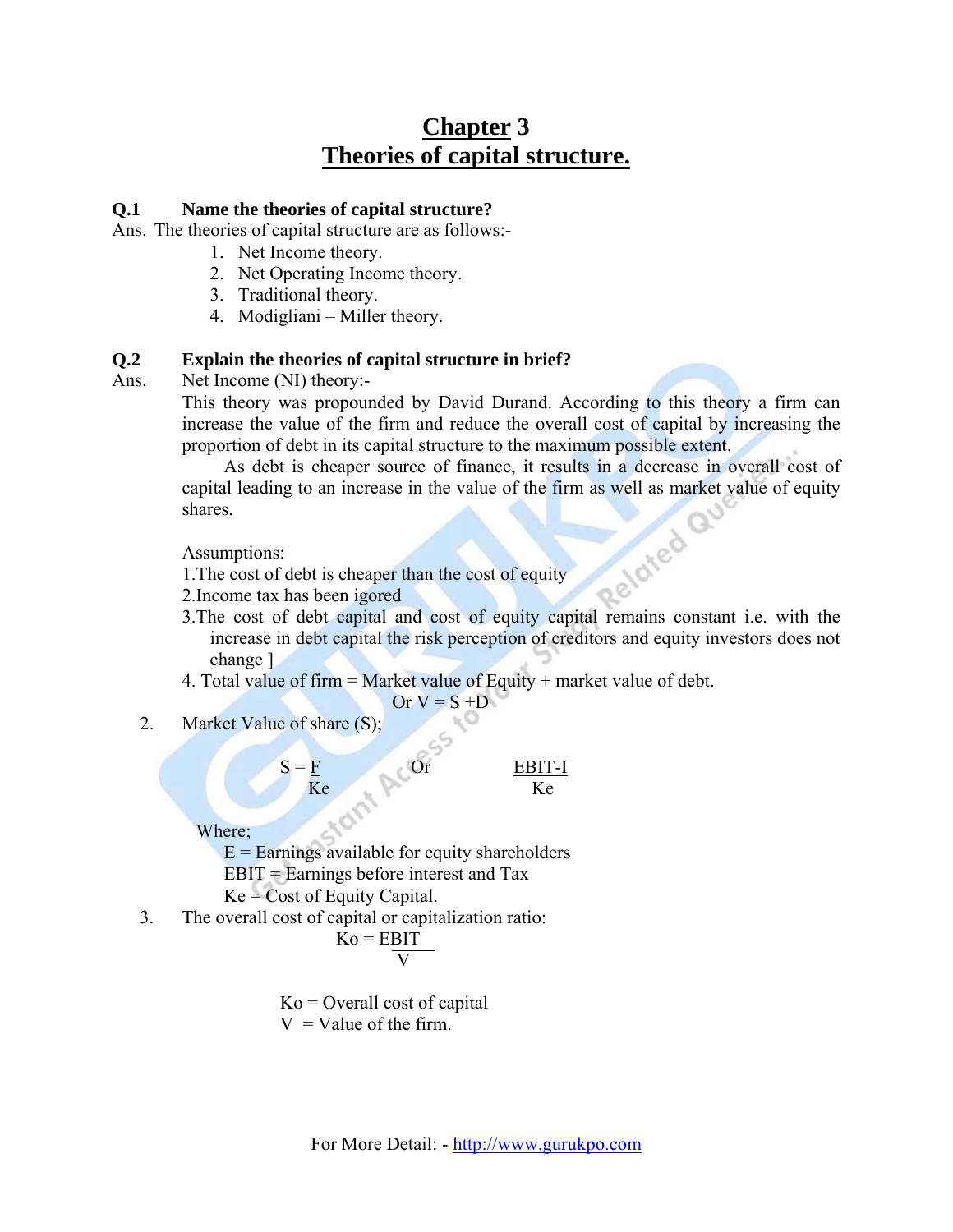#### **Net Operating Income (NOI) Theory**

This theory has also been propounded by David Durand. This theory is just opposite that of Net Income Theory. According to this theory, the total market value of the firm (v) is not affected by the change in the capital structure and the overall cost of capital (Ko) remains fixed irrespective of the debt-equity mix. According to this theory there is nothing like optimum capital structure.

Assumptions:-

- 1. The split of total capitalization between debt and equity is not essential or irrelevant.
- 2. At every level of capital structure business risk is constant; therefore, the rate of capitalization also remains constant.
- 3. The rate of debt capitalization remains constant.
- 4. There are no corporate taxes.

<u>Kongression and the state of the state of the state of the state of the state of the state of the state of the state of the state of the state of the state of the state of the state of the state of the state of the state </u>

5. With the use of debt funds which are cheaper, the risk of shareholders increases, which in turn results to increase in the equity capitalization rate. Hence debt capitalization rate remains constant.

Computation:-

 $1.Value of the firm = EBIT$ 

Or  $V = S + D$ Or  $S = V - D$ 

2.Cost of Equity Capital:-  $Ke = EBIT - I$ 

**S** 

 $I =$ Interest on debt

#### **Modigliani – miller theory:-**

This theory was propounded by Franco Modigliani and Merton Miller (generally referred to as M-M) who are Nobel Prize winners in financial economies. They have discussed their theory in two situations:

- (i) When there are no corporate taxes, and
- (ii) When there are corporate taxes.

#### (i) **In the Absence of Corporate taxes:-**

 As per Modigliani – Miller if there are no corporate taxes than the changes in the capital structure of any firm do not bring any chage in the overall cost of capital and total value of firm. The reason is that though the debt is cheaper to equity with increased use of debt as a source of finance, the cost of equity increases and the advantage of low-cost debt is offset equally by the increased cost of equity.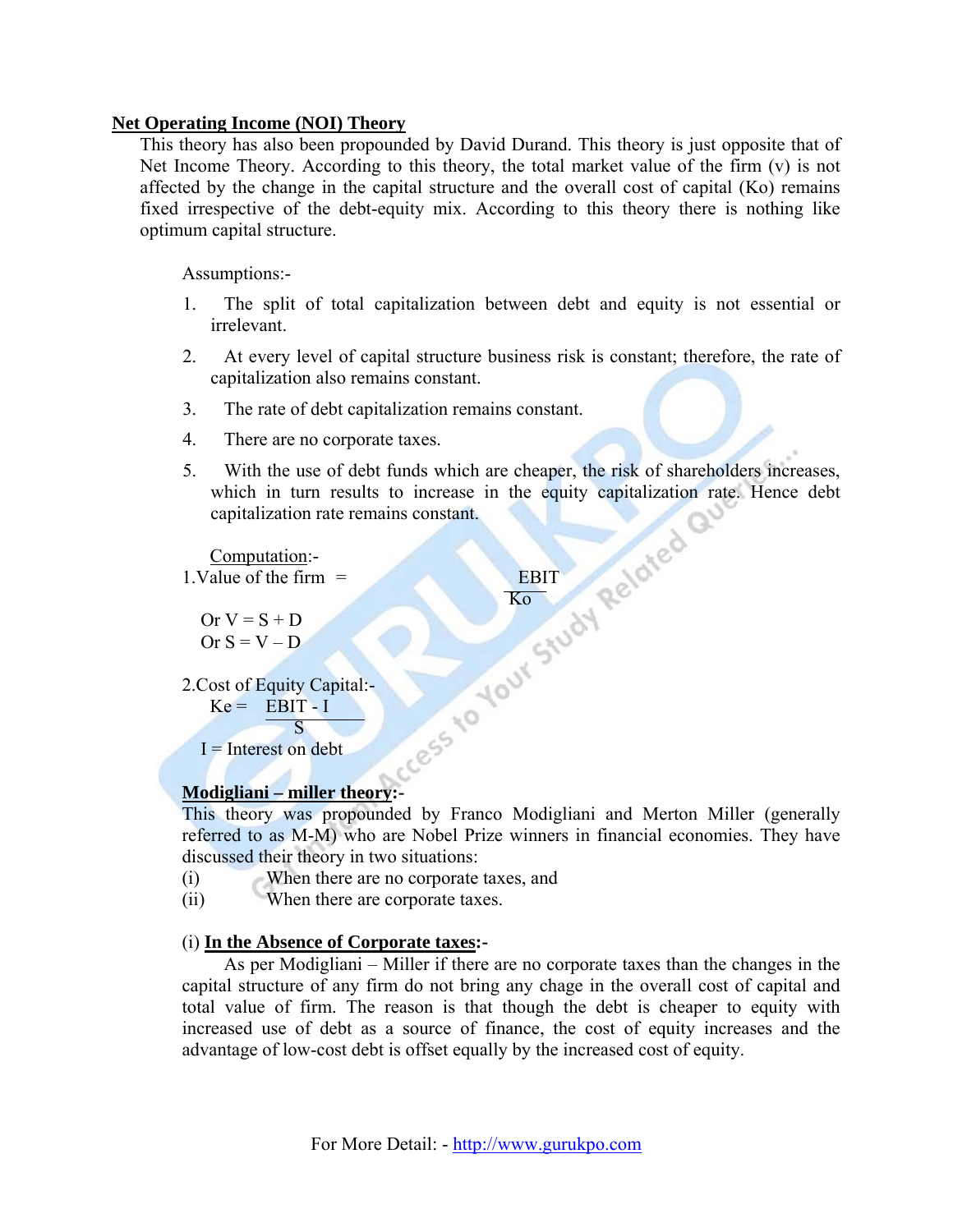According to this theory, two identical firms in all respect, except their capital structure, cannot have different market value or cost of capital due to arbitrage processes.

 For example, suppose the capital structure of company comprises of equity share capital of Rs 10, 00, 00 and 6% debentures of Rs 20, 00, 00. If the average rate of return on total capital employed is 10%, the company will earn a profit of Rs. 30,000 (10% on 30, 00, 00). Out of this profit, the company will have to pay leaving a balance of  $(1800/10,0,0x100)$  Which is the company succeeds in paying more dividend on equity shares capital with the use of borrowed capital such a situation in any business is known as 'trading on equity'.

#### **Assumptions:-**

- 1. The capital market is perfect.
- 2. There is no transaction cost.
- 3. All the firms can be divided in hom0geneous risk classes.
- 4. There is no corporate tax.
- 5. All the profits of the firm are distributed.
- 6. Individual investors can easily get loans on the same terms and conditions on which any firm gets.

125.

#### **(ii) When Corporate Taxes Exist:-**

The basic theory of Modigliani- Miller that the changes in the capital structure do not affect the total value of the firm and overall cost of capital is not true in the presence of corporate taxes.

Corporate taxes are reality; therefore, they changed their basic theory in the year 1963.

 They accepted this fact that for corporate tax determination of interest is a deductible expenditure than the cost of debt is low. Therefore if any firm uses debt in its capital structure it leads to reduction in the overall cost of capital and increase in the value of the firm. They accepted that the total value of a leveraged firm is high than the non-leveraged firm.

#### **Computation:-**

1. Value of Unleveled firm (Vu)

 Vu = Earning after tax but before Interest After tax equity capitalization Rate

$$
Vu = EBIT (1 - T)
$$

**Ke** 

2. Value of levered firm (Vt)

$$
Vt = Vu + DT \quad or \quad \frac{EBIT (1-t) + DT}{Ke}
$$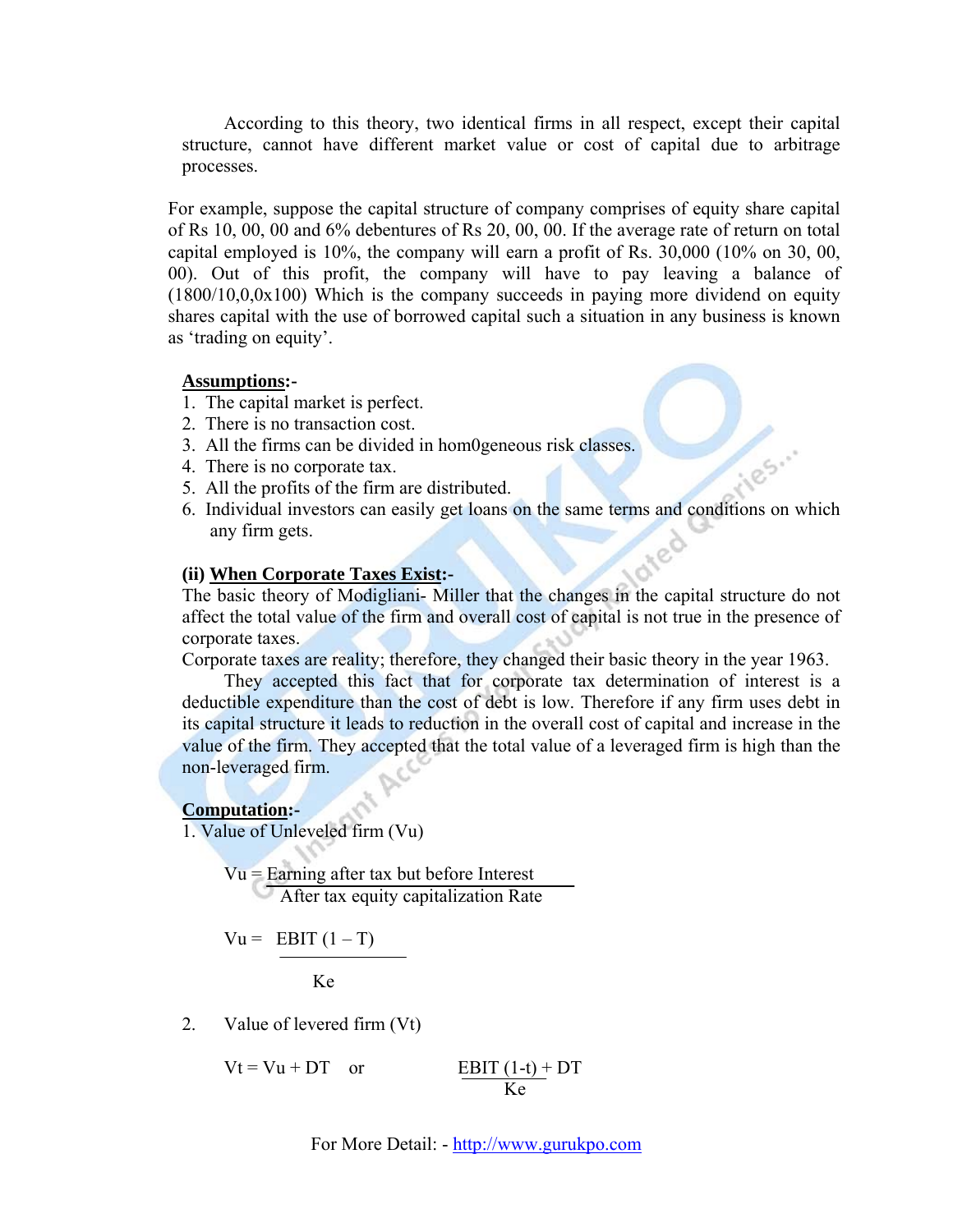Where  $D =$  Amount of Debt  $T = Tax Rate$ 

#### **Traditional Theory:-**

 The traditional theory is a mid-path between Net Income theory and Net Operating Income theory. According to this theory the cost of debt capital is lower than the cost of equity capital, therefore a firm by increasing the proportion of debt capital in its capital structure to a certain limit can reduce its overall cost of capital and can raise the total value of the firm. But after a certain limit the increase in debt capital leads to rise in overall cost of capital and fall in the total value of the firm. A rational or appropriate mix of debt and equity minimizes overall cost of capital and manimises value of the firm. Thus this theory accepts the idea of existence of optimum capital structure. Ezra soloman has enplained the effects of changes in capital structure on the overall cost of capital (Ko) and the total value of firm  $(V)$  in the following stages :

**First Stage :** In the beginning the use of debt capital in the capital structure of the firm results in fall of over all cost of capital and increases the total value of the firm because in the first stage cost of equity remains fixed rises slightly and use of debt is favourably treated in capital market.

**Second State :** In this stage beyond a particular limit of debt in the capital structure , the additional of debt capital will have insignificant or negligible effect on the value of the firm and the overall cost of capita. It is because the increase in cost of equity capital, due to increase in financial risk, offsets the advantage of using low cost of debt. Therefore during this second stage the firm can reach to a point where overall cost of capital is minimum and the total value is maximum.

**Third Stage:** - If the proportion of debt capital in the capital structure of the firm increases beyond an accepted limit this dead to increase in the over all cost of capital and fall in the total value of the firm because the financial risk rises rapidly which results into higher cost of equity capital which cannot be offset led by low debt capital cost. Hence, the total value of the firm will decrease and the overall cost of capital will increase.

## **Chapter 4 Operating and Financial leverages**

### **Q.1 What do you mean by leverage?**

Ans. Leverage means the employment of assets or funds for which the firm pays a fixed cost or fixed return. The fixed cost or fixed return. The fixed cost or return may be thought of as the fulcrum of a lever. In mechanics the leverage concept is used for a technique by which more weight is raised with less power. In financial management the leverage is there an account of fixed cost. If any firm is using some part of fixed cost capital than the firm has leverage which can be used for raising profitability and financial strength of firm.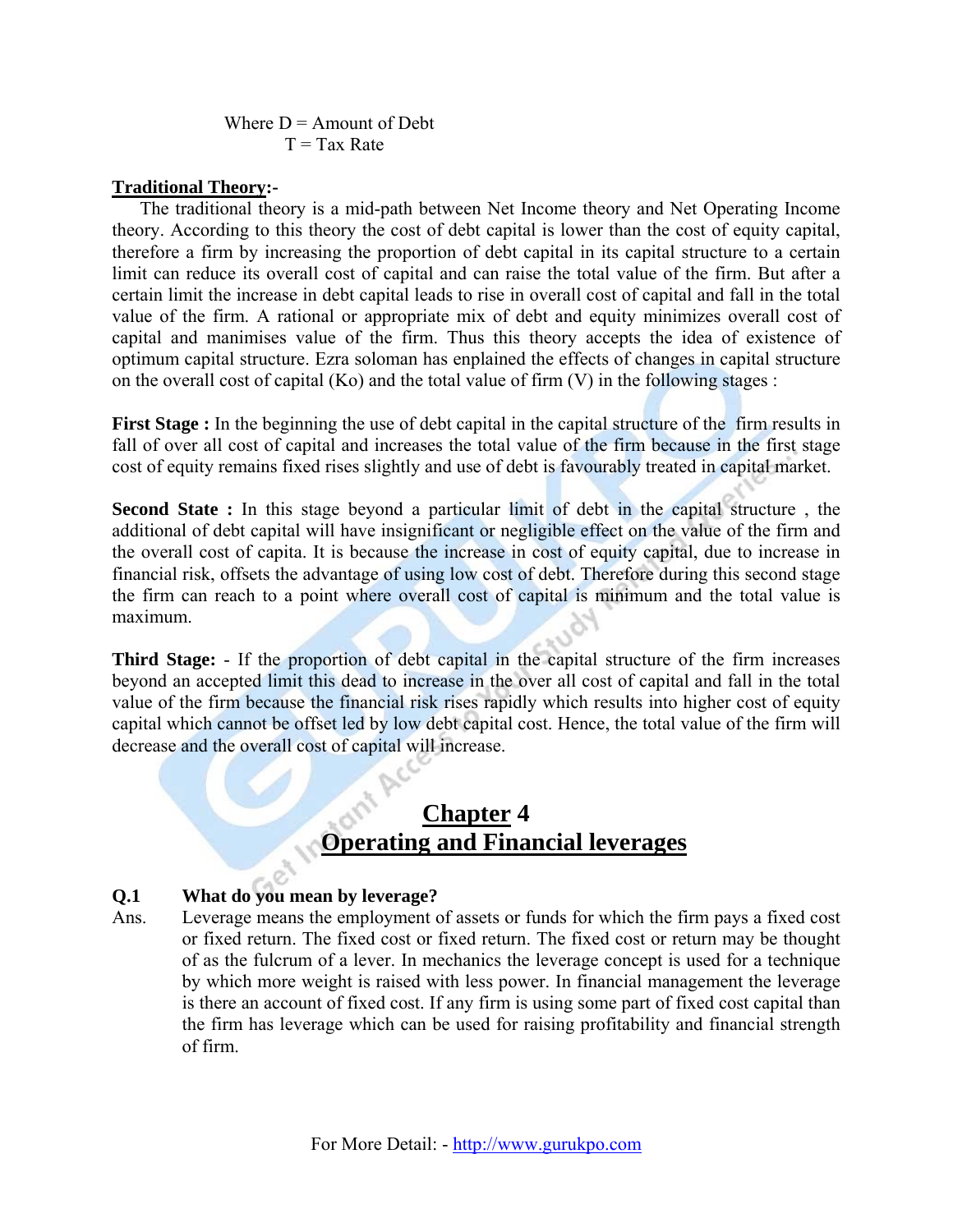#### **Q.2 What is operating leverage? Give the formula of calculating operating leverage and degree of operating leverage?**

Ans. Operating leverage is defined as the ability to use fixed operating costs to magnify the effect of changes in sales on its operating profits. If the fixed operating costs are more as compared to variable operating costs, the operating leverage will be high and viceversa. Thus, the term 'Operating leverage' refers to the sensivity of operating profit to changes in sales.

 For example, if the sales increase by say 20% and the operating profit increases by 100% it is a case of high operating leverage.

Computation of Operating leverage:-

Operating Leverage = Contribution

Operating Profit

Or

 Sales – Variable cost Contribution – Fixed Cost

Degree of Operating Leverage- (DOL)<br>
The degree of operating leverage may be defined as the<br>
profits resulting from a percentage change in sales<br>
-On two levels of sales for comparison:<br>
Degree of operating leverage (DOL)  $rac{1}{100}$   $rac{1}{20}$   $rac{1}{20}$ <br>  $rac{1}{20}$ <br>  $rac{1}{20}$ <br>  $rac{1}{20}$ <br>  $rac{1}{20}$ <br>  $rac{1}{20}$ <br>  $rac{1}{20}$ <br>  $rac{1}{20}$ <br>  $rac{1}{20}$ <br>  $rac{1}{20}$ <br>  $rac{1}{20}$ <br>  $rac{1}{20}$ <br>  $rac{1}{20}$ <br>  $rac{1}{20}$ <br>  $rac{1}{20}$ <br>  $rac{1}{20}$ <br>  $rac{1}{20}$ <br>  $rac{1}{20}$ <br>  $rac$ profits resulting from a percentage change in sales -On two levels of sales for comparison:-

Degree of operating leverage (DOL)

percentage change in profits Percentage change in sales

-On one level of sales:-

DOL = Contribution

EBIT

- **Q.3 What is favorable operating leverage and what is the utility of operating leverage?**
- Ans. When the profits increase with the increase in sales it is called favorable operating leverage.

#### **Utility of operating leverage:**

 Operating leverage helps in capital structure decisions and play a vital role in formulation of an optimum capital structure. It is most helpful in long term profit planning as it is useful in taking decisions regarding capital expenditure. It is true to say that operating leverage is basically used in taking capital budgeting decisions.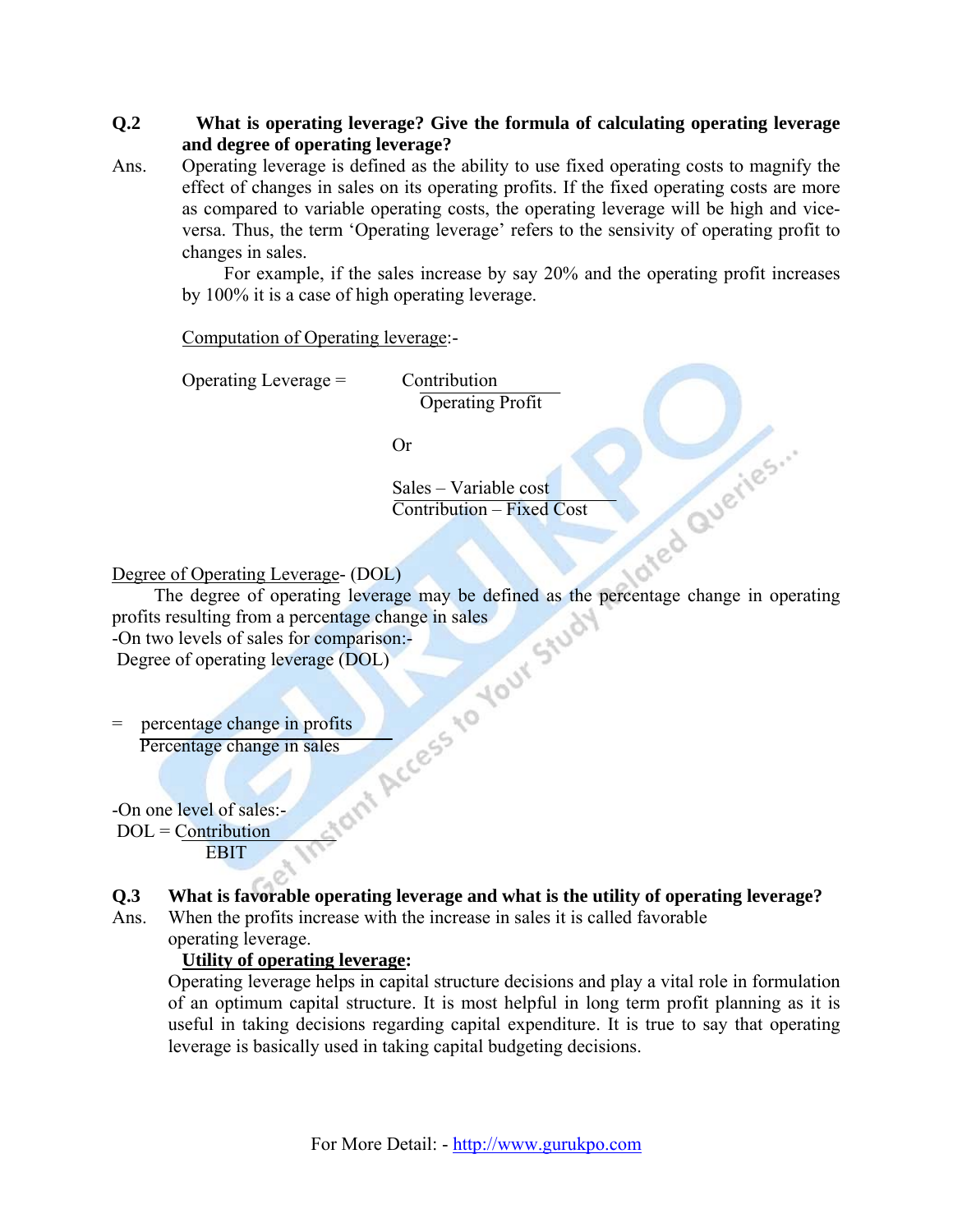#### **Q.4 What is meant by 'financial leverage'? How it is computed?**

Ans. Financial leverage arises from the presence of fixed financial costs in the income stream of the firm or due to presence of fixed return securities in the capital structure of the company. Fixed cost securities are debentures and preference share.

 Thus financial leverage is defined as, 'the firm ability to use fixed financial cost to magnify the effect of changes in earnings before interest and tax (EBIT) on firm's earnings per share. (EPS)

 Financial leverage may be favorable or unfavorable. If the earnings made by the use of fixed interest bearing securities is more than their fixed costs. The firm is considered to have 'favorable financial leverage' or trading on equity. If the firm earns less than the cost of borrowed funds, the firm is said to have an 'unfavorable financial leverage'.

#### **Computation of Financial leverage:-**

Financial leverage = Earnings before interest and tax<br>
Earnings before tax but after interest<br>
or<br>
FL = EBIT<br>
of Financial leverage: (DFL)<br>
n one level of profit:<br>
DFL = EBIT /Operating r<br>
n two level of EBT Earnings before tax but after interest

or

 $FL = EBIT$ **EBT** 

Degree of Financial leverage: (DFL)

- (a) On one level of profit:  $DFL = EBIT$  /Operating Profit EBT
- (b) On two level of profit for comparison :<br>DFL = %Change in FPS  $DFL = %Change in EPS$ cS % Change is EBIT

#### **Q.5 What is combined leverage, give its formula?**

Ans. The combined leverage may be defined as the relationship between contribution and the taxable income; it is the combined effect of both the leverage.

Combined Leverage = Operating Leverage X Financial Leverage.

Or 
$$
\frac{\text{Contribution}}{\text{EBIT}} \times \frac{\text{EBIT}}{\text{EBT}}
$$

 Or Contribution EBT

Degree of Combined Leverage : (DCL)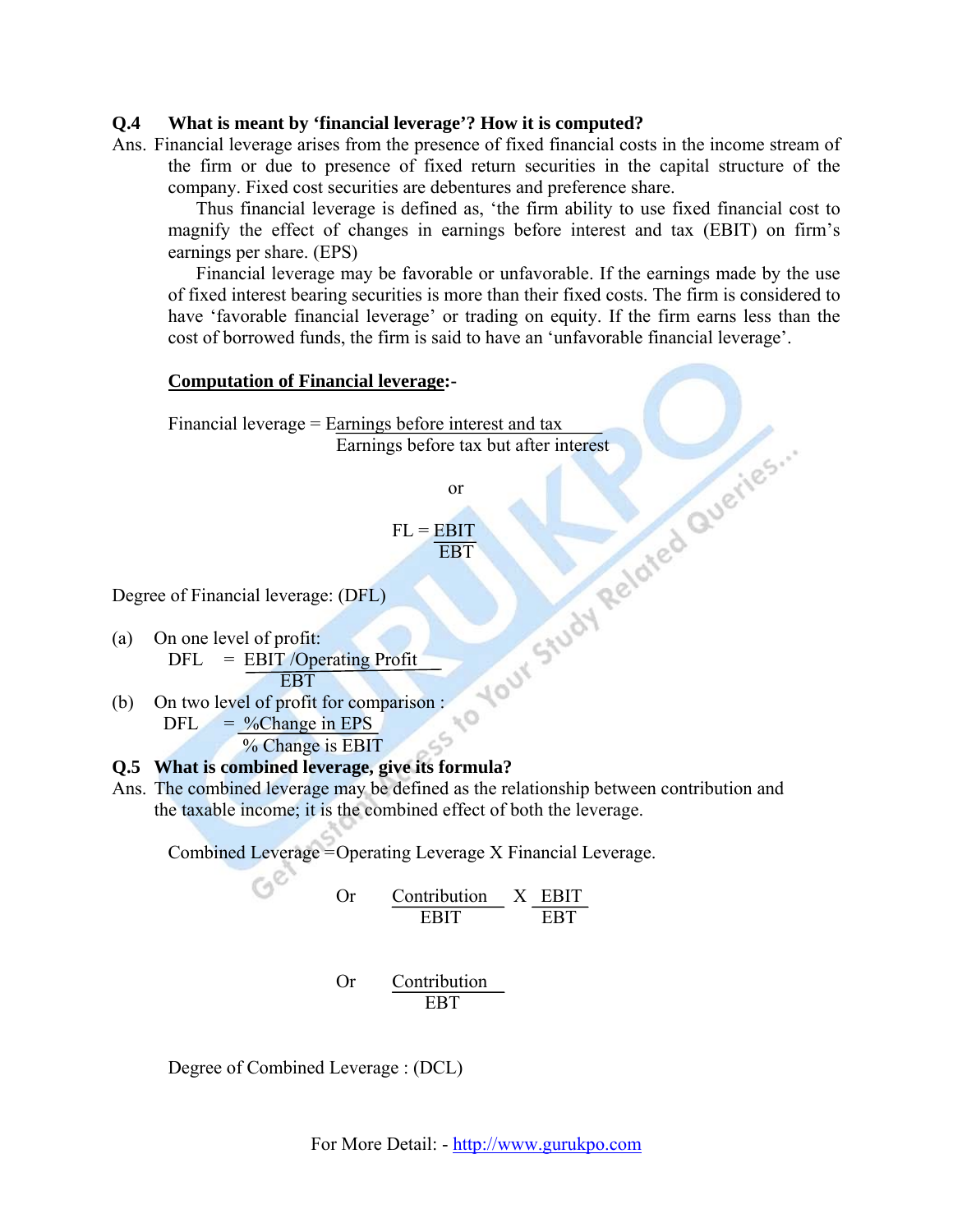DCL = DOL x DFL  
\nDCL = 
$$
\frac{(\% \text{ Change in EBIT})}{(\% \text{Change in Sales})}
$$
  $\times$   $\frac{(\% \text{ Change in EPS})}{(\% \text{Change in EBIT})}$   
\nOr  
\nDCL =  $\frac{\% \text{ change in EPS}}{\% \text{ change in Sales}}$   
\n=  $\frac{\% \text{change in EPS}}{\% \text{ change in Sales}}$ 

$$
\mathcal{L}^{\mathcal{L}}_{\mathcal{L}^{\mathcal{L}}_{\mathcal{L}^{\mathcal{L}}_{\mathcal{L}^{\mathcal{L}}_{\mathcal{L}^{\mathcal{L}}_{\mathcal{L}^{\mathcal{L}}_{\mathcal{L}^{\mathcal{L}}_{\mathcal{L}^{\mathcal{L}}_{\mathcal{L}^{\mathcal{L}}_{\mathcal{L}^{\mathcal{L}}_{\mathcal{L}^{\mathcal{L}}_{\mathcal{L}^{\mathcal{L}}_{\mathcal{L}^{\mathcal{L}}_{\mathcal{L}^{\mathcal{L}}_{\mathcal{L}^{\mathcal{L}}_{\mathcal{L}^{\mathcal{L}}_{\mathcal{L}^{\mathcal{L}}_{\mathcal{L}^{\mathcal{L}}_{\mathcal{L}^{\mathcal{L}}_{\mathcal{L}^{\mathcal{L}}_{\mathcal{L}^{\mathcal{L}}_{\mathcal{L}^{\mathcal{L}}_{\mathcal{L}^{\mathcal{L}}_{\mathcal{L}^{\mathcal{L}}_{\mathcal{L}^{\mathcal{L}}_{\mathcal{L}^{\mathcal{L}}_{\mathcal{L}^{\mathcal{L}}_{\mathcal{L}^{\mathcal{L}}_{\mathcal{L}^{\mathcal{L}}_{\mathcal{L}^{\mathcal{L}}_{\mathcal{L}^{\mathcal{L}}_{\mathcal{L}^{\mathcal{L}}_{\mathcal{L}^{\mathcal{L}}_{\mathcal{L}^{\mathcal{L}}_{\mathcal{L}^{\mathcal{L}}_{\mathcal{L}^{\mathcal{L}}_{\mathcal{L}^{\mathcal{L}}_{\mathcal{L}^{\mathcal{L}}_{\mathcal{L}^{\mathcal{L}}_{\mathcal{L}^{\mathcal{L}}_{\mathcal{L}^{\mathcal{L}}_{\mathcal{L}^{\mathcal{L}}_{\mathcal{L}^{\mathcal{L}}_{\mathcal{L}^{\mathcal{L}}_{\mathcal{L}^{\mathcal{L}}_{\mathcal{L}^{\mathcal{L}}_{\mathcal{L}^{\mathcal{L}}_{\mathcal{L}^{\mathcal{L}}_{\mathcal{L}^{\mathcal{L}}_{\mathcal{L}^{\mathcal{L}}_{\mathcal{L}^{\mathcal{L}}_{\mathcal{L}^{\mathcal{L}}_{\mathcal{L}^{\mathcal{L}}_{\mathcal{L}^{\mathcal{L}}_{\mathcal{
$$

**Q.6 Give difference between operating and financial leverage.**  Ans. Difference between operating and Financial leverage

| S.No. | <b>Operating Leverage</b>                                                 | <b>Financial Leverage</b>                                                                  |
|-------|---------------------------------------------------------------------------|--------------------------------------------------------------------------------------------|
| 1.    | Establishes relationship between sales<br>and Operating Profits           | Relationship between Operating profits<br>and return on owners equity.                     |
| 2.    | Concerned with investment decisions                                       | Concerned with method of finance.                                                          |
| 3.    | Refers to fixed costs in the operations                                   | Refers to the use of borrowed funds.                                                       |
| 4.    | Relates to the assets side of Balance<br>sheet.                           | Relates to the liability side of Balance<br>Sheet.                                         |
| 5.    | Involves operating risk of being<br>unable to cover fixed operating cost. | Involves financial risk being unable to<br>cover fixed financial cost.                     |
| 6.    | First stage leverage.                                                     | Second stage leverage as financial<br>leverage starts where<br>operating<br>leverage ends. |

## **Chapter 5 Management of Working Capital**

#### **Q.1 What do you understand by working Capital? Explain the concept and determinants of working capital.**

Ans. Working capital is a fund needed to fulfill the operating cost of a concern. Each and every business concern should have adequate funds to meet its day-to-day expenses and to finance current asset viz., debtors, receivables and inventories. The funds tied up in current assets are known as working capital funds. The funds invested in these current assets keep revolving and are being constantly converted into cash and this cash in again converted into current assets.

 Therefore, working capital is also known as circulating capital, 'revolving capital,' 'short-term capital', or liquid capital.

Concepts of working capital:- The working capital has following concepts: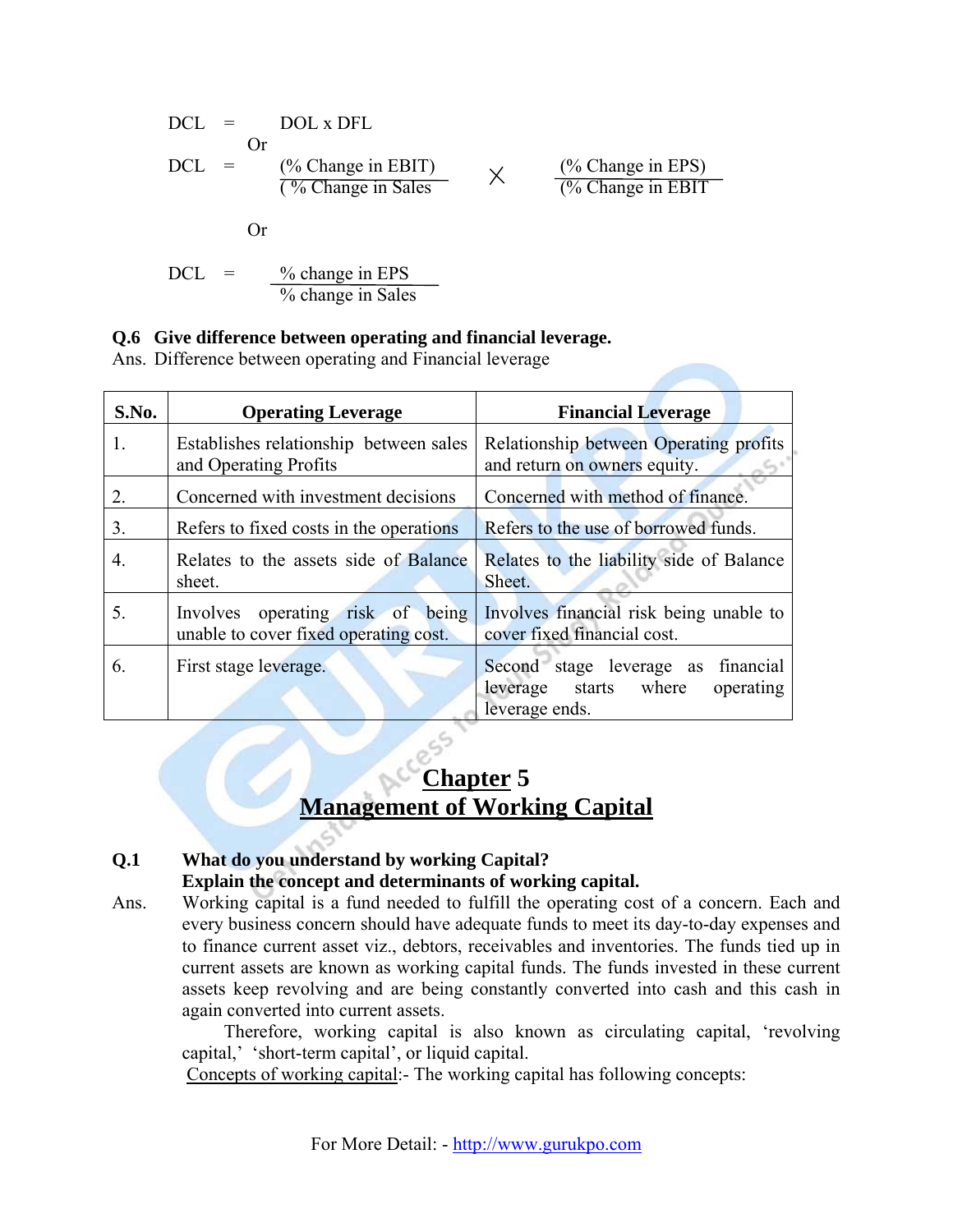1. **Quantitative concept /caress working capital concept**:- The gross working capital refers to the firm's investment in current assets.

According to J.S. Milli, "The sum of current assets is the working capital of the business."

 From the management point of view, this concept is more appropriate as the management formulates all the plans on the basis of current assets and concentrates his attention on the quantum of current assets and their profitability. Thus, this is a quantitative aspect of working capital which emphasizes more on quantity than its qualities.

2. **Qualitative or Net working capital concept**: - The net working capital means the difference between current assets and current liabilities. If the amount of current liabilities. If the amount of current assets and current liabilities is equal, it means that there is no working capital.

 The net working capital is a qualitative aspect of working capital and it measures the firm's liquidity. It also indicates the extend to which working capital can be financed with ling term funds. This concept is useful only for accountants, investors, creditors or those persons who have interest in the liquidity and financial soundness of the firm.

3. **Operating Cycle concept**:- The amount of working capital required by a firm depends upon the length of production process and the expenses needed for this purpose The time required to complete the production process right from Purchas of raw material to the realization of sales in cash is called the operating cycle or working capital cycle.

This concept is more appropriate than the qualitative and quantitative approach because in this case the fund required for carrying on the operational activities is treated as working capital. It is also called circulatin approach because in this case the fund required for carrying on the operational activities is treated as working capital. It is also called circulating capital.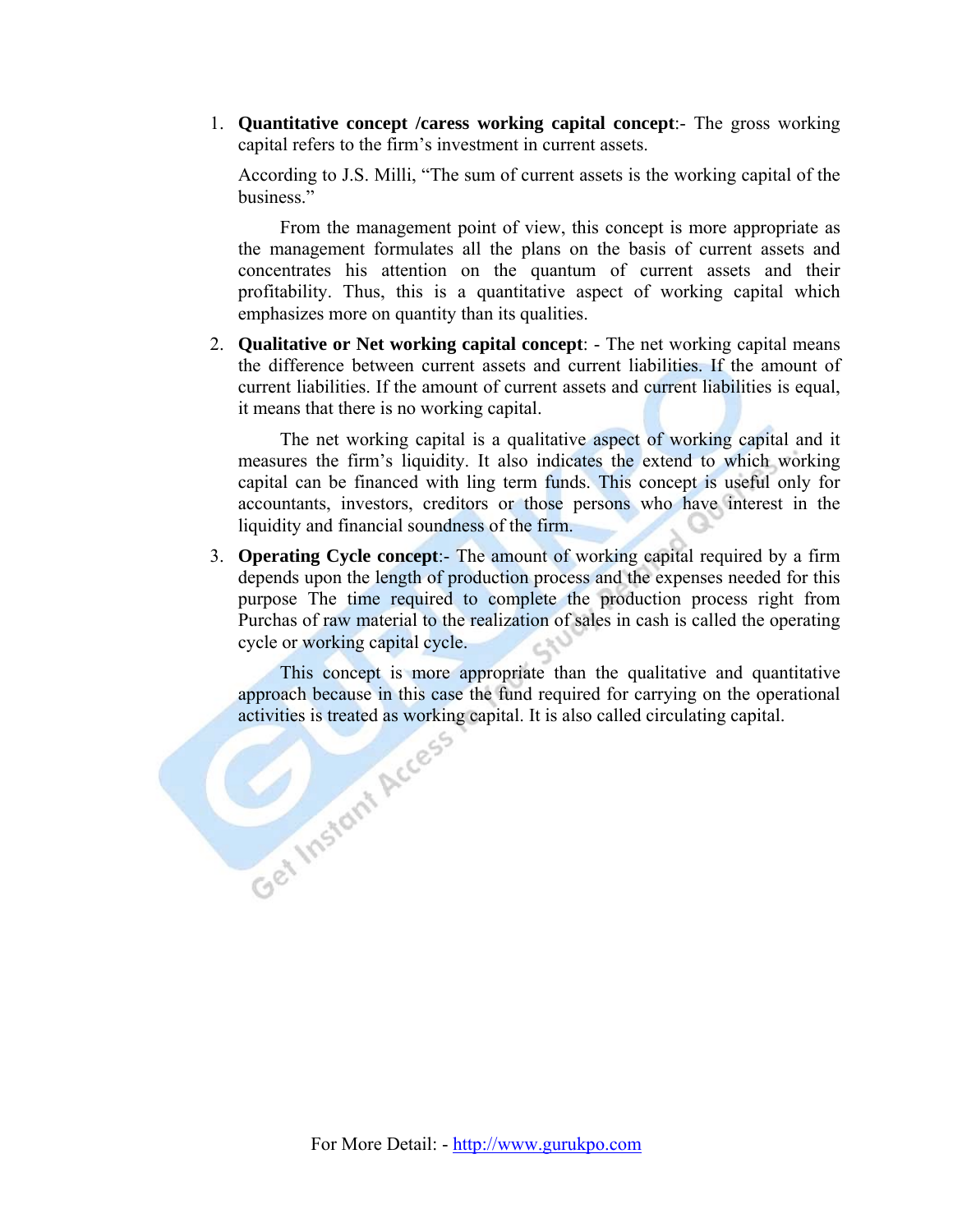

**Diagram of Operating Cycle.** 

**Determinants of Working capital** :- The amount of working capital required depends upon a large number of factors and each factor has his own importance, They also wary from time to time in order to determine the proper amount of working capital of a firm, the following factors should be kept in mind :-

- 1. Nature of business
- 2. Size of business
- 3. Production process and policies
- 4. Changes in technologies
- 5. Requirement of cash
- 6. Availability of raw material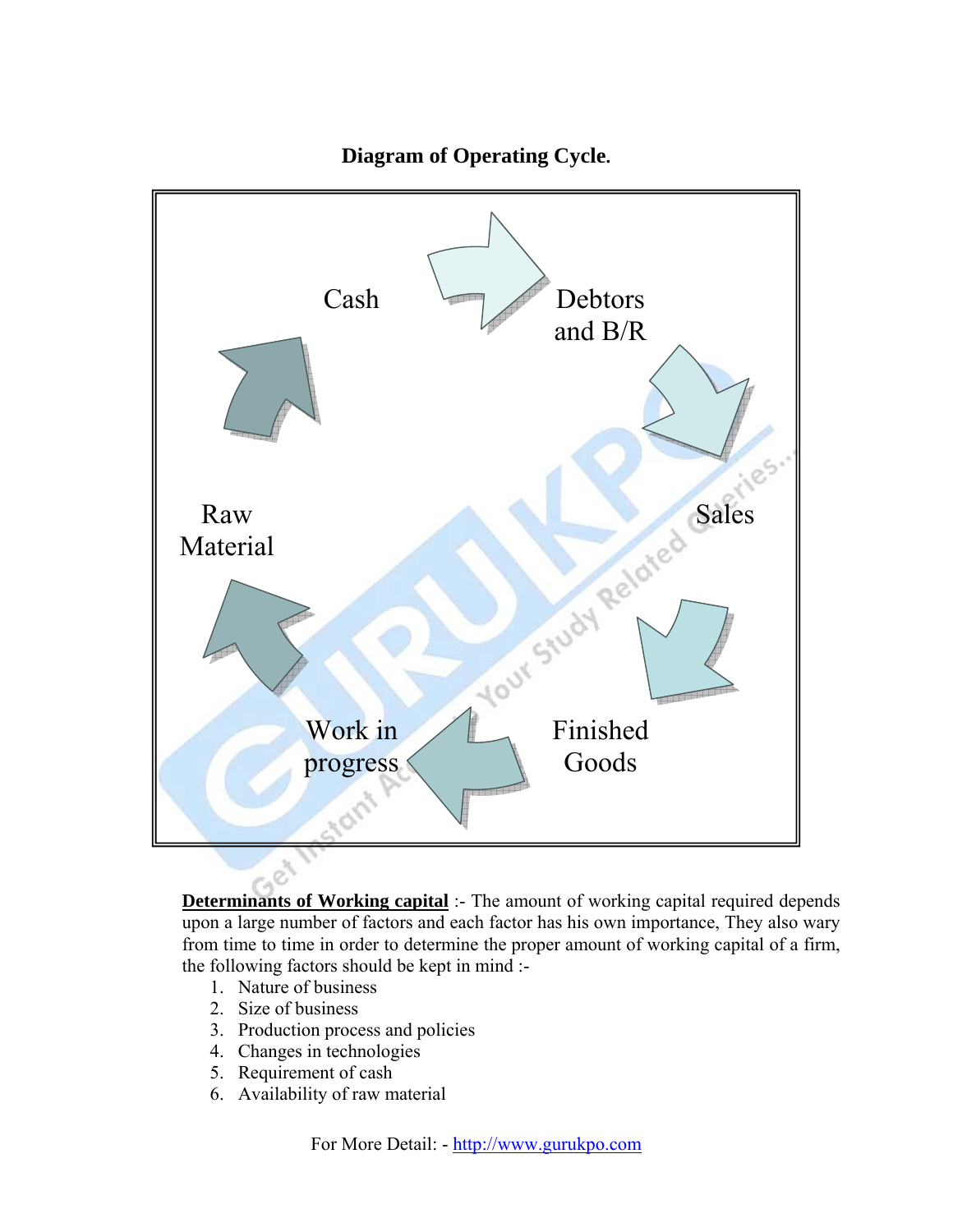- 7. Length of operating Cycle
- 8. Seasonal Nature of Business
- 9. Firm's Credit Policy
- 10. Terms of Purchase and Sales
- 11. Business Cycle fluctuations
- 12. Turnover of Inventories
- 13. Banking relations
- 14. Rate of growth of business
- 15. Dividend policies
- 16. Working capital turnover
- 17. Taxation Policies
- 18. Price level changes
- **Q.2**  method of calculating working capital by operating cycle and forecasting method? **Name the methods of estimating working capital requirements. Explain the**
- Ans. Following methods are generally used in estimating working capital :
	- (i) Operating Cycle Method
	- (ii) Net Current Assets Forecasting Method
	- (iii) Projected Balance Sheet Method
	- (iv) Adjusted Profit and Loss Method
	- (v) Cash Flow Forecasting Method.

**Operating Cycle Method** Under this method working capital is estimated by dividing operating expenses incurred during the year by number of operating cycles in a year. Steps for determining working capital :

Step 1. period. (Depreciation and other non-cash and non-operating items are excluded) Calculation of total operating expenses : - Total operating Expenses = Prime Cost + Factory Expenses + Office and administrative expenses + Selling and distribution expenses for a specific

- Operating Cycle =  $M + W + F + D C$ Step 2. Calculation of operating Cycle Period –
- (a)  $[M]$  Material Storage Period = Average stock of Raw Material Daily Average Consumption

ock 2 Average Stock = Opening Stock + Closing St

> 365 Daily Average Consumption  $=$  Annual consumption of Raw material

 Daily Average Production Cost (b) [W] W/P or Conversion Period = Average Stock of work in progress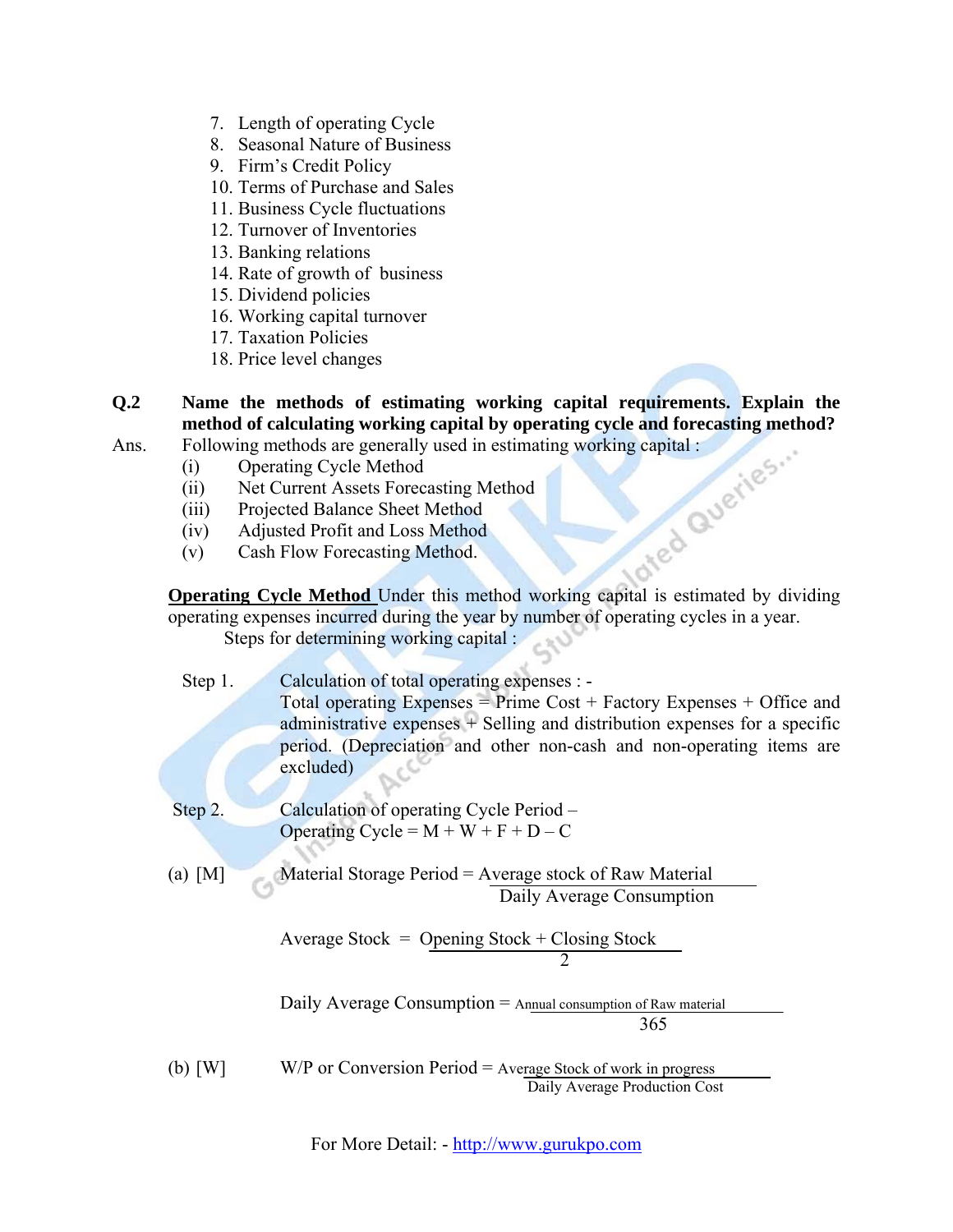|           | Daily Average Production Cost = Total Production Cost<br>365                                                                                                |
|-----------|-------------------------------------------------------------------------------------------------------------------------------------------------------------|
|           | Total Production or Factory Cost = Prime cost + Factory Expenses +<br>Opening Stock of W.I.P – Closing Stock of W.I.P                                       |
| $(c)$ [F] | Finished Goods Storage Period =<br>Average stock of Finished Goods<br>Daily Average cost of Goods Sold                                                      |
|           | Daily Average cost of goods sold $=$ Total cost of Goods sold<br>365                                                                                        |
|           | Cost of goods sold = Production / Factory Cost + Excise Duty + Opening<br>stock of finished goods – closing Stock of finished goods.                        |
| $(d)$ [D] | Debtors Collection Period = Average Debtors + $B/R$<br>Queries<br>Credit Purchases per day                                                                  |
|           | Credit Purchases per day = Total credit Purchases<br>365                                                                                                    |
| Step 3.   | Related<br>No. of operating cycles in a year -                                                                                                              |
|           | No. of operating cycles $=$<br>365<br><b>Operating Cycle Period</b>                                                                                         |
| Step 4.   | <b>Requirement of Working capital</b>                                                                                                                       |
|           | Working Capital = Total Operating Expenses<br>No. of Operating cycles a year.<br>Or $WC = C + OC$                                                           |
|           | $WC = Working Capital$<br>$C =$ Cash Balance<br>$OS = Operating Cycle Period$<br>$CS = Total Operating Express$<br>$N = No$ . of days in a year.            |
| Step 5.   | Provision for contingencies –<br>After determining the amount of<br>working capital, a certain amount say 5% or 10% may be added to cover<br>contingencies. |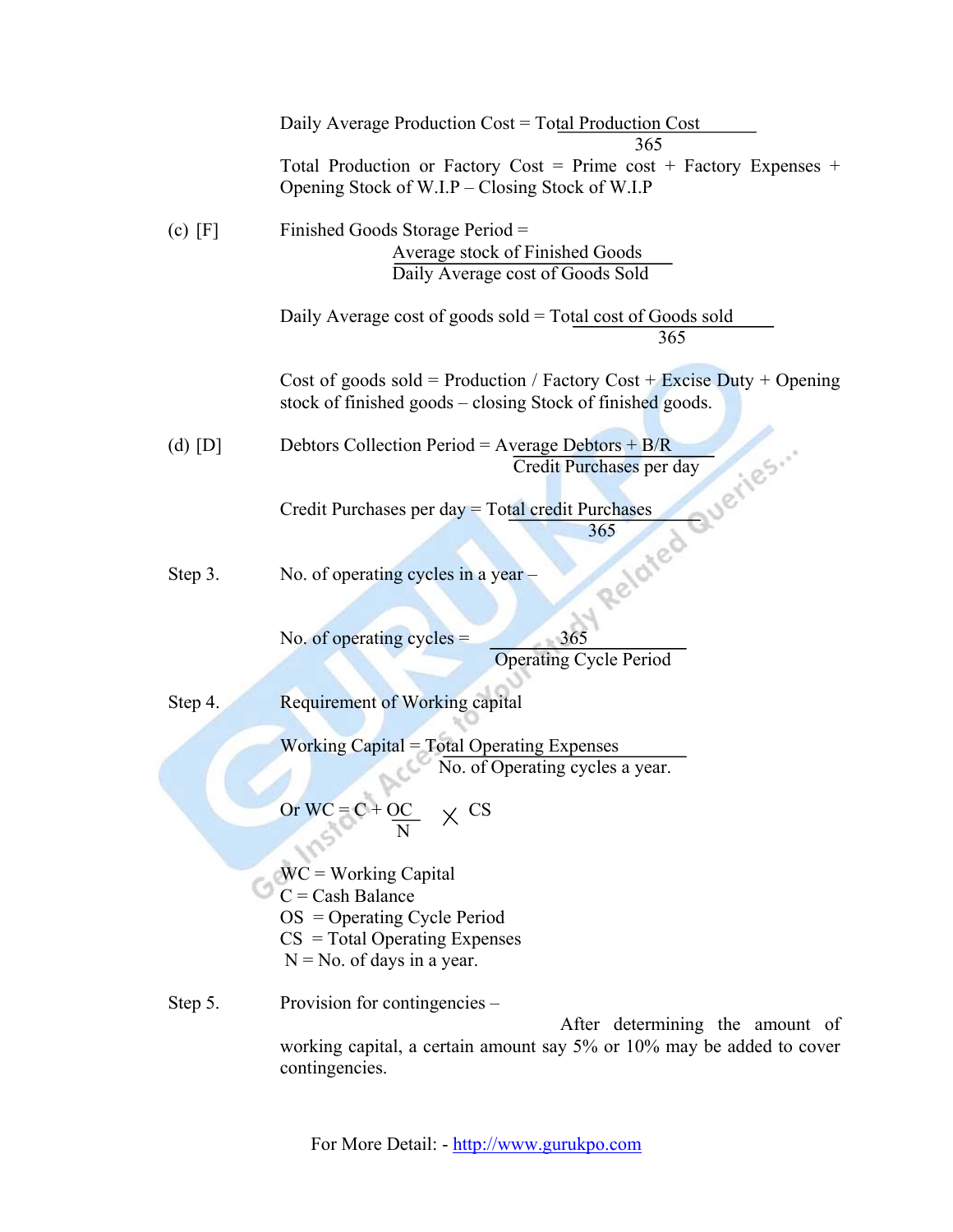#### **Net current assets Forecasting Method**

According to this method an estimate of all the current assets is made on monthly basis. This should be followed by an estimate of current liabilities. Difference between the forecaste d amount of current assets and current liabilities gives net work ing capital requirements of the firm. Reserve for contingencies will be added to this figure.

Following factors should be kept in mind while using this method :-

- 1. Stock of finished goods and debtors should be calculated at cash cost.
- 2. Calculation of 'work-in-progress' depends upon the degree of completion as regard material, labour and overheads. If production cycle is evenly than material period will be taken 100% and 50% in case of labour and overheads.

Working capital can be calculated by forecasting method as follows:

A. For a trading concern :

#### **Statement of Working capital Requirements**

| <b>Statement of Working capital Requirements</b> |               |
|--------------------------------------------------|---------------|
| <b>Items</b>                                     | <b>Amount</b> |
| A. Current Assets :                              | Format        |
|                                                  |               |
|                                                  |               |
|                                                  |               |

#### **Q. 3 who was the chairman of Tandon Committee and when it was constituted?**

Ans. Tandon committee was constituted in July, 1974 under the chairmanship of P.L. Tandon.

#### **.4 Q What are the three principles of Tandon Committee?**

Give any two recommendations of Tandon Committee.

- Ans The recommendations were mainly based on the following three principles:
	- 1. The borrowers should have to maintain a reasonable financial discipline and give information to the banks regarding projects.
	- 2. The main function of a banker as a lender in to supplements the borrower's resources to carry on acceptable level of current assets.
	- 3. The bank should also know the purpose for which loan has been taken.

#### Recommendations of Tandon Committee:

- 1. The committee has suggested norms for 15 major industries regarding maximum levels for holding inventory and receivables.
- 2. Th e committee introduced the concept of 'maximum permissible bank finance'. The working capital gap should be bridged by the borrower's own funds, long term borrowings and partly through bank borrowings